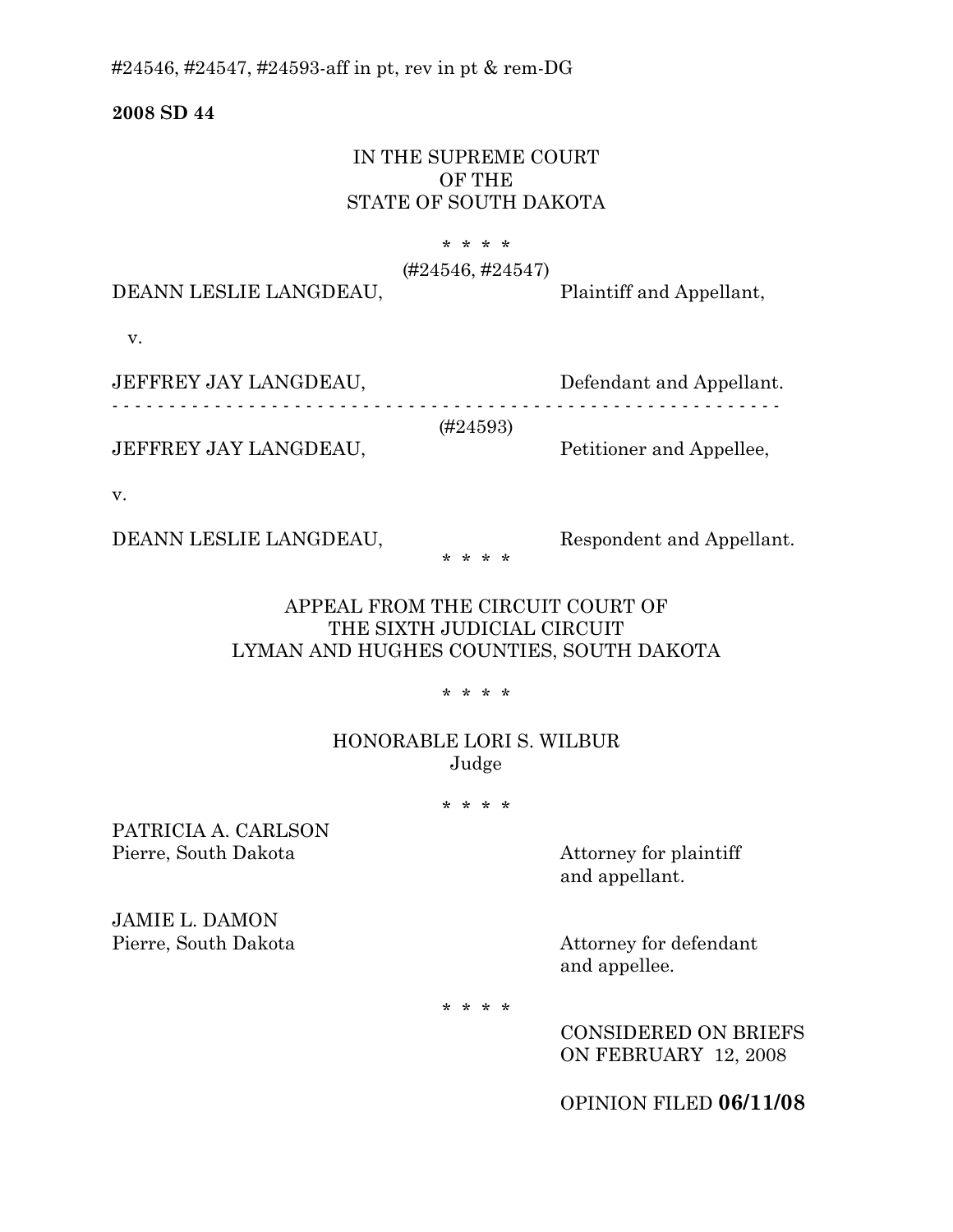$\overline{a}$ 

### GILBERTSON, Chief Justice

[¶1.] This appeal arises from issues related to simultaneous divorce proceedings brought in the South Dakota Sixth Judicial Circuit Court and the Lower Brule Sioux Tribe Reservation Tribal Court. On May 2, 2007, the circuit court entered an order dismissing the divorce complaint (#24546) and temporary protection order (#24547) filed by Deann Langdeau (Deann). On June 18, 2007, the circuit court entered an order recognizing tribal court orders dated May 11, 2007, associated with the tribal court divorce petition of Jeffrey Jay Langdeau (Jay). We affirm in part, reverse in part and reverse and remand in part.

### **FACTS AND PROCEDURE**

[¶2.] Deann and Jay were married on May 12, 1998. Deann is a non-Indian. Jay is an enrolled member of the Lower Brule Sioux Tribe (LBST). The couple resided together on fee land within the external boundaries of the Lower Brule Sioux Tribe Reservation (the "Reservation") from January 1998 until February 22, 2007. Two children, ages nine years and six years, were born of the marriage and were either enrolled or eligible for enrollment in the LBST.[1](#page-1-0)

[¶3.] Deann left the Reservation with the children on February 22, 2007 and took up residence with her mother in Onida, South Dakota. On February 27, 2007, Deann filed a petition for divorce with the circuit court in Lyman County. On the same day, Jay was served with the summons and complaint. On February 28, 2007, Deann filed a petition and affidavit in Sully County for a domestic abuse protection

<span id="page-1-0"></span><sup>1.</sup> While there is no dispute that the oldest child was enrolled in the LBST, the record is conflicting as to the enrollment status of the youngest child.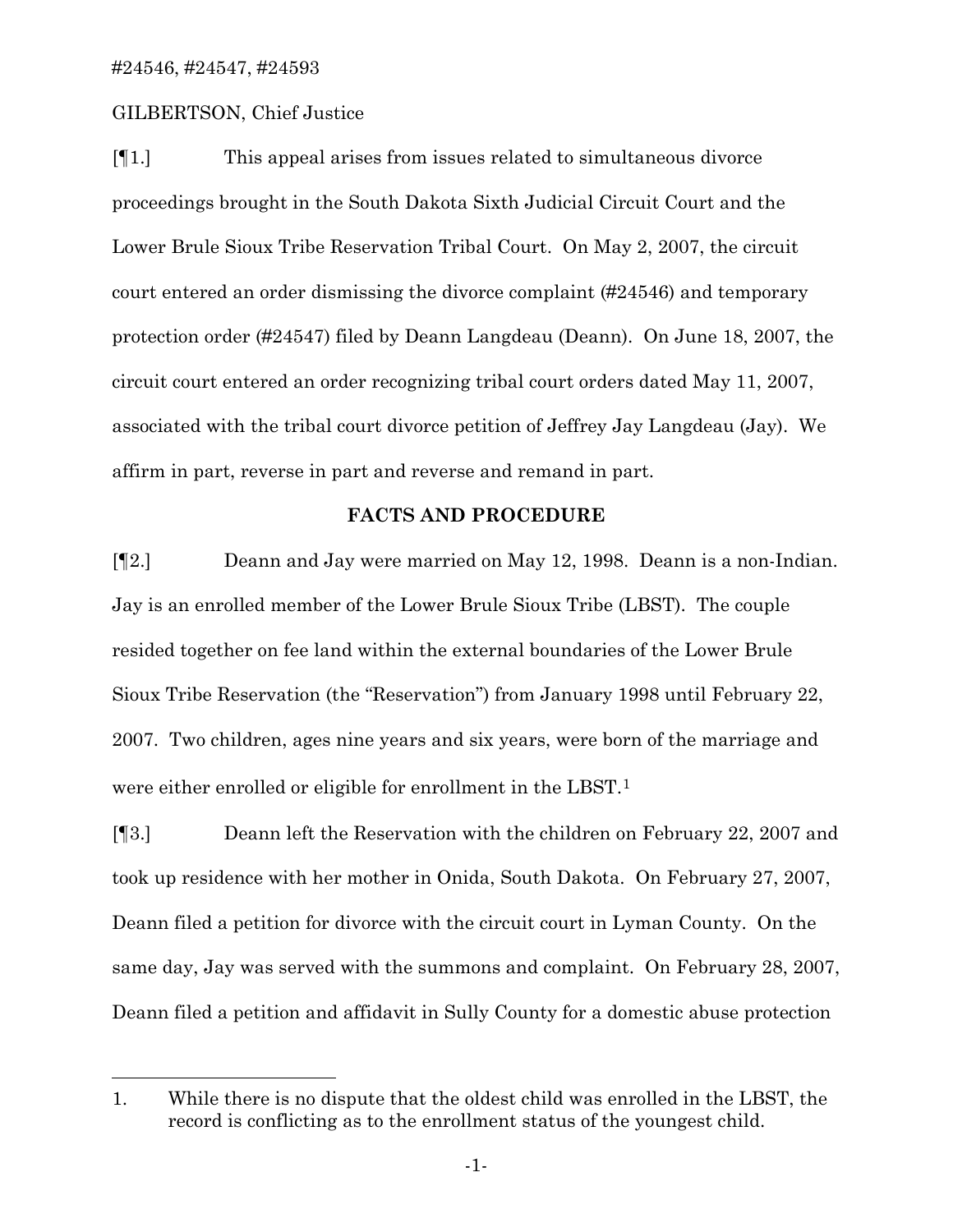$\overline{a}$ 

order against Jay. In her affidavit, Deann alleged multiple occasions in which Jay physically abused or endangered her and the children. On the same day, the circuit court signed an *ex parte* temporary protection order, requiring Jay to have no contact with Deann or the children.[2](#page-2-0) Jay filed for divorce in tribal court on February 28, 2007. Deann received service of Jay's tribal divorce petition on the same day. Additionally on February 28, the tribal court entered an *ex parte* order on Jay's *ex parte* motion for interim relief. The order established a visitation schedule with the children for Jay and directed Deann to provide Jay with copies of certain financial documents and to return a specified amount of cash to their bank account.

[¶4.] Jay filed a motion to dismiss the circuit court's *ex parte* temporary protection order for lack of jurisdiction. Following a March 16, 2007 hearing in Sully County, the circuit court denied Jay's motion, but established its own visitation schedule. On April 5, 2007, a second hearing in regard to the temporary protection order was held; after which, the temporary protection order was dismissed in Sully County and reissued in Lyman County. The reissued order was entered in Lyman County on April 6, 2007.

[¶5.] Jay filed motions in Lyman County to dismiss Deann's divorce action and the temporary protection order for lack of jurisdiction and to enforce the visitation schedule established earlier by the tribal court. A motions hearing was

<span id="page-2-0"></span><sup>2.</sup> Deann had an older child from a previous relationship who had been living with Jay, Deann and the younger children prior to Deann's departure from the marital domicile. This older child was also named in the temporary protection order as a person with whom Jay was to have no contact.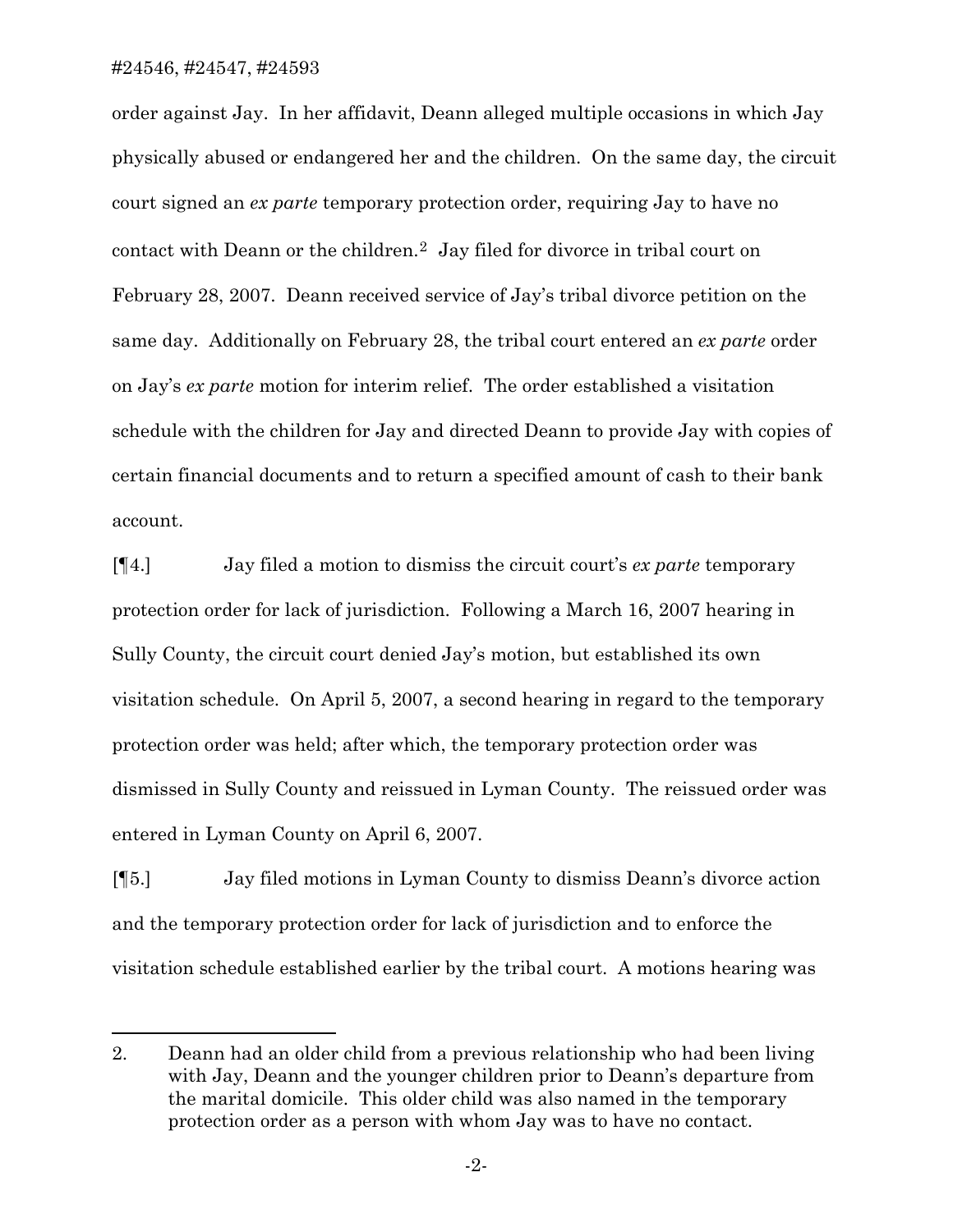$\overline{a}$ 

conducted on April 10 and 11, 2007; after which, the circuit court dismissed the divorce action and the circuit court's *ex parte* temporary protection order in Lyman County. The circuit court adjudged that under the Uniform Child Custody Jurisdiction Act, the court did not have jurisdiction over the divorce and child custody because for most of the six months preceding Deann's divorce petition, the children had lived within the external boundaries of the Reservation. Further adjudging South Dakota to be an inconvenient forum and thereby declining jurisdiction, the circuit court determined the Reservation to be the home of the parties and therefore, the appropriate forum for the divorce and all related matters. The circuit court's order was entered on May 2, 2007 without memorandum opinion, findings of fact or conclusions of law.

[¶6.] On April 11, 2007, Jay filed with the tribal court, a petition and affidavit for *ex parte* order of protection against Deann. On the same day, the tribal court issued the *ex parte* order of protection, including notice of hearing to be held April 12, 2007, which was served upon Deann. On April 12, 2007, by way of special appearance, Deann filed a petition and motion contesting the adequacy of service of process and notice for the April 12 hearing. In the alternative, Deann requested a continuance.[3](#page-3-0)

[¶7.] On April 13, 2007, the tribal court entered an *ex parte* temporary order of protection against Deann. The order required Deann to have no contact with Jay. It also reiterated the provisions of the tribal court's February 28, 2007 *ex parte*

<span id="page-3-0"></span><sup>3.</sup> There is no documentation in the record pertaining to the April 12, 2007 tribal court hearing.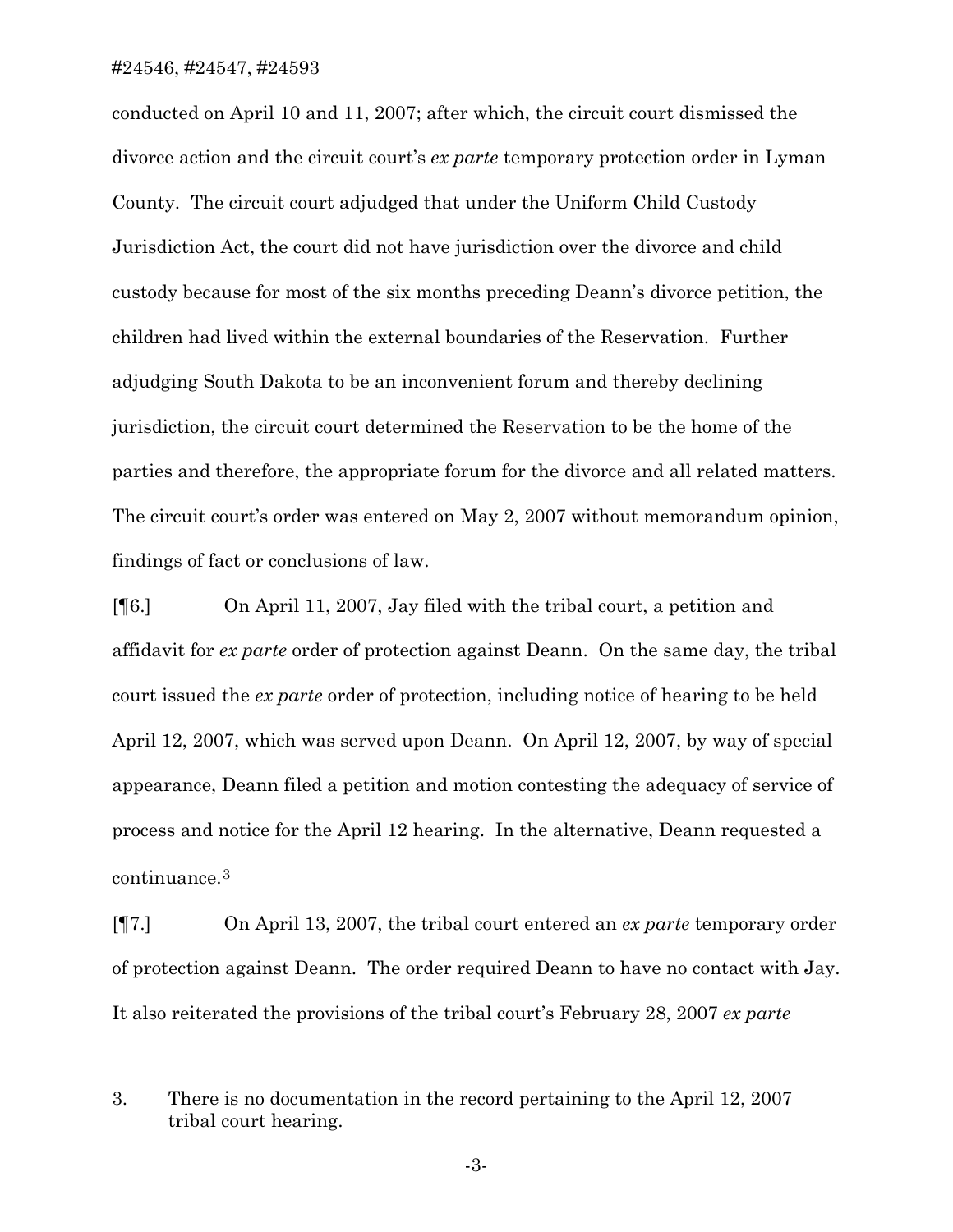$\overline{a}$ 

order for interim relief pertaining to Jay's visitation with the children and demand for Deann's return of cash and documents. *See supra* ¶3. On April 19, 2007, the tribal court renewed its *ex parte* temporary order of protection including the provisions from the earlier *ex parte* order for interim relief. A hearing date on the *ex parte* order was set for May 2, 2007.

[¶8.] At the May 2, 2007 tribal court hearing, Deann appeared through legal counsel and requested a continuance. The tribal court denied Deann's request and proceeded forward by issuing an order of protection and granting in part Jay's earlier motion for interim relief as to visitation. The interim-relief order set out that Jay's visitation should occur each weekend, beginning with 6:00 p.m. on Friday, May 4, 2007. However, while the schedule provided that the oldest child was supposed to be returned to Deann the following Sunday at 4:00 p.m., it required the youngest child to remain with Jay.[4](#page-4-0) According to the order, the remaining issues raised by Jay's *ex parte* motion for interim relief were scheduled for hearing on May 15, 2007.

[¶9.] The tribal court orders directed Deann and Jay to exchange the children in the parking lot of Oahe, Inc. in Pierre, South Dakota. The first exchange did not occur as planned.<sup>[5](#page-4-1)</sup> The tribal court then entered amended orders

<span id="page-4-0"></span><sup>4.</sup> The visitation provisions were also included in the tribal court's order of protection.

<span id="page-4-1"></span><sup>5.</sup> Why this exchange did not occur is disputed by the parties. Each claim that the other did not show up for the exchange.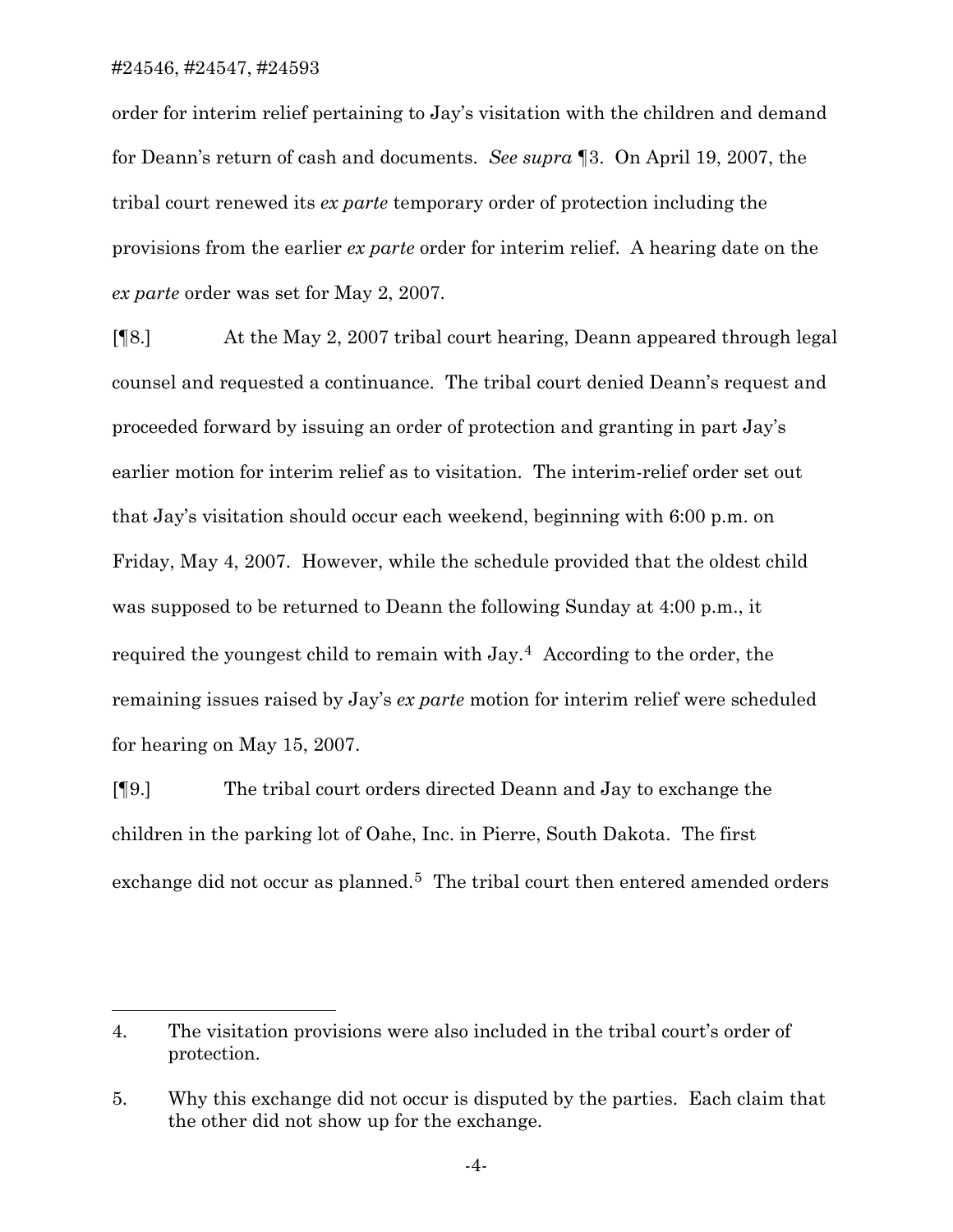on May 11, 2007, which set out the lobby of the Pierre Police Department as the exchange location commencing Friday, May 11, 2007 at 6:00 p.m. Jay alleged that Deann did not show up for this exchange at the appointed time and place.

[¶10.] On May 21, 2007, Jay filed with the circuit court a motion to recognize the tribal court's amended orders of May 11 and to obtain authorization to have South Dakota law enforcement enforce the tribal court orders. The circuit court heard the matter on June 4, 2007 and thereafter, entered its order recognizing the tribal court's May 11, 2007 orders. No corresponding memorandum opinion, findings of fact or conclusions of law were entered. Subsequent to the proceedings giving rise to the issues in this case, Jay was granted a default divorce judgment by the tribal court.

[¶11.] We consider five issues raised by Deann on appeal:

- 1. Whether the circuit court erred when it concluded that based on the residency of the parties and the children that it did not have jurisdiction to hear the child custody and divorce proceedings where Deann filed for divorce in Lyman County five days after moving off the Lower Brule Sioux Tribe Reservation, taking up residence in South Dakota.
- 2. Whether under SDCL 26-5B-204(a), the circuit court is required to exercise temporary emergency jurisdiction as to child custody when a *prima facie* case has been made that children or a parent have been subjected to abuse or mistreatment.
- 3. Whether the circuit court abused its discretion when, without entering findings of fact and conclusions of law, it declined jurisdiction after Deann alleged abuse and mistreatment as a basis for temporary emergency jurisdiction, pursuant to SDCL 26-5B- 207(b).
- 4. Whether the circuit court abused its discretion when, without entering findings of fact and conclusions of law, it dismissed its temporary protection order.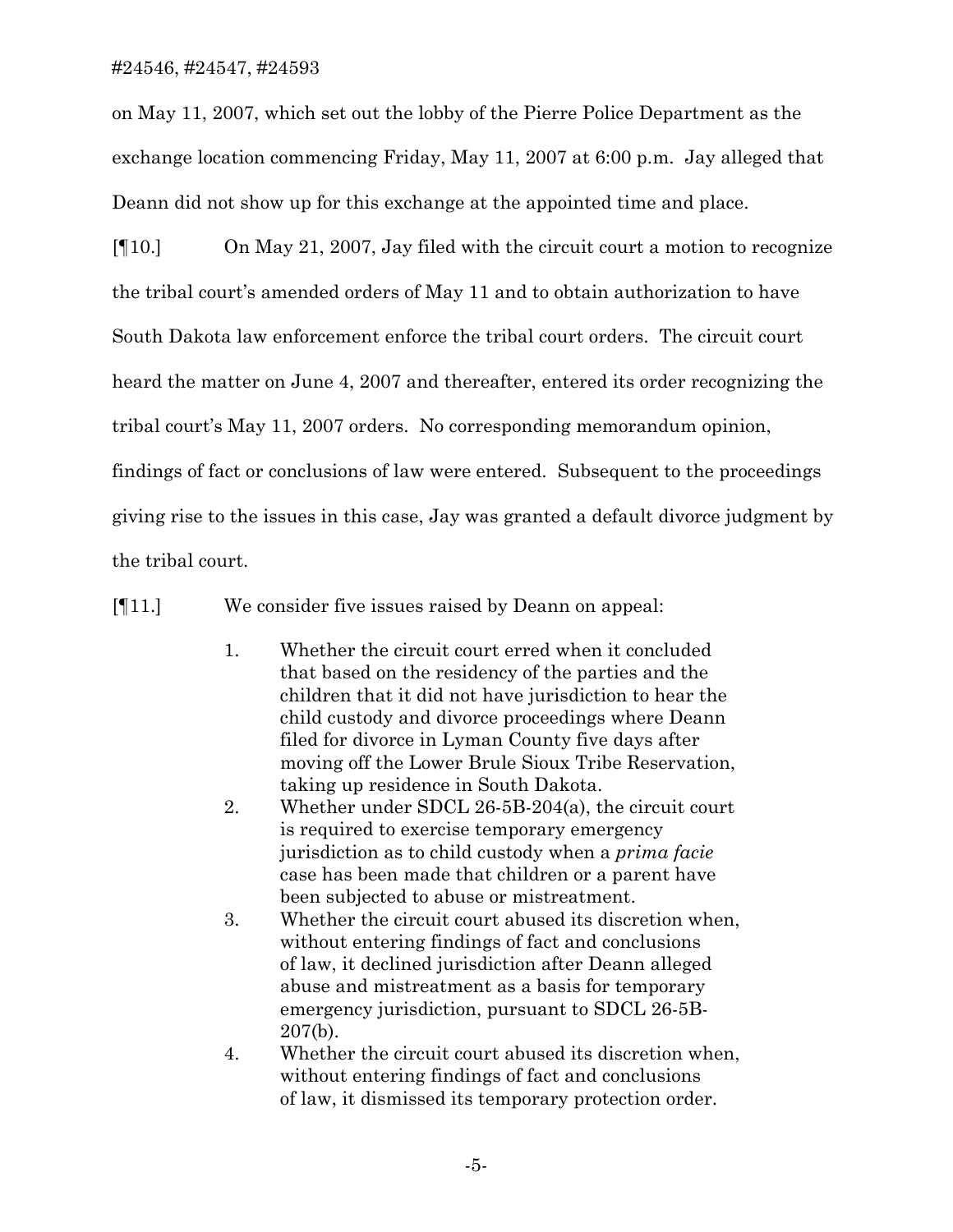5. Whether the circuit court abused its discretion when, without entering findings of fact and conclusions of law, it recognized the May 11, 2007 tribal court protection order and order for interim relief.

#### **STANDARD OF REVIEW**

[¶12.] We review a circuit court's decision whether to exercise

jurisdiction over child custody and divorce actions under the abuse of discretion standard. *See generally,* Regalado v. Mathieson, 2004 SD 87, ¶5, 684 NW2d 67, 70 (reiterating this Court's application of the abuse of discretion standard to circuit court decisions declining jurisdiction in favor of more convenient forums under the predecessor act to our currently enacted Uniform Child Custody Jurisdiction Enforcement Act (UCCJEA)) (citing Ford v. Ford*,* 2002 SD 147, ¶7, 655 NW2d 85, 86; Fuerstenberg v. Fuerstenberg*,* 1999 SD 35, ¶16, 591 NW2d 798, 804 (citation omitted)), *see also* Lustig v. Lustig, 1997 SD 24, ¶5, 560 NW2d 239, 241 (citations omitted).

> Questions of law, including statutory construction, we review de novo. As the questions here are primarily matters of statutory interpretation, we review them under the de novo standard. A court's failure to consider the factors relevant to the principle of inconvenient forum under the [UCCJEA] is an abuse of discretion.

*Lustig*, 1997 SD 24, ¶5, 560 NW2d at 241 (internal citations omitted).

The purpose of statutory construction is to discover the true intention of the law which is to be ascertained primarily from the language expressed in the statute. The intent of a statute is determined from what the legislature said, rather than what the courts think it should have said, and the court must confine itself to the language used. Words and phrases in a statute must be given their plain meaning and effect. When the language in a statute is clear, certain and unambiguous, there is no reason for construction, and the Court's only function is to declare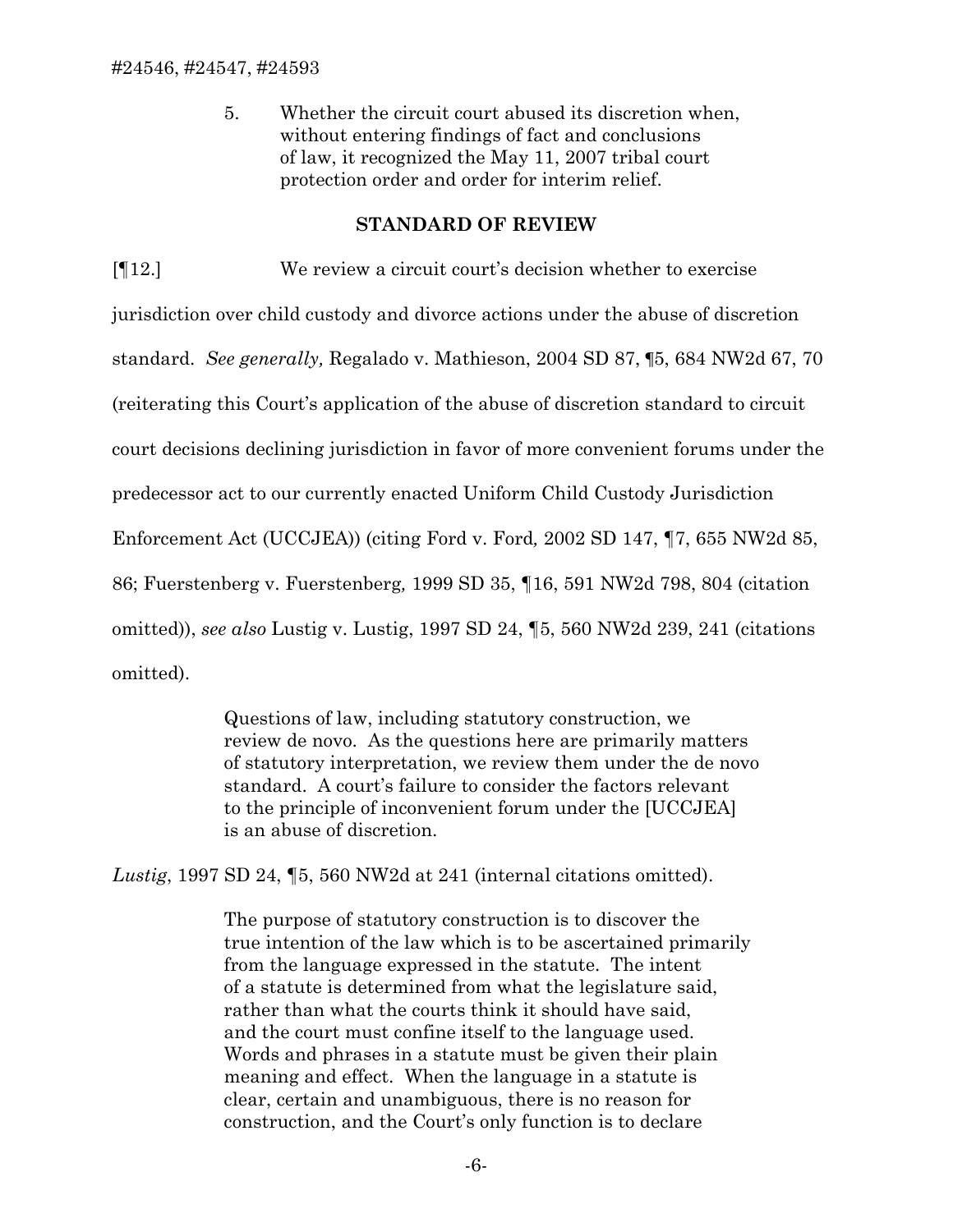$\overline{a}$ 

the meaning of the statute as clearly expressed. Since statutes must be construed according to their intent, the intent must be determined from the statute as a whole, as well as enactments relating to the same subject. But, in construing statutes together it is presumed that the legislature did not intend an absurd or unreasonable result.

US West Communications, Inc. v. Pub. Utilities Comm'n of State of South Dakota,

505 NW2d 115, 123 (SD 1993) (internal citations omitted).

## **ANALYSIS AND DECISION**

[¶13.] **1. Whether the circuit court erred when it concluded that based on the residency of the parties and the children that it did not have jurisdiction to hear the child custody and divorce proceedings where Deann filed for divorce in Lyman County five days after moving off the Lower Brule Sioux Tribe Reservation, taking up residence in South Dakota.** 

[¶14.] In cases where the issue of child custody is incidental to that of

divorce, and the circuit court has jurisdiction, the court may decline to exercise

jurisdiction over child custody while retaining it over the divorce. SDCL 26-5B-

207(d); *Lustig*, 1997 SD 24, ¶13, 560 NW2d at 244 (quoting predecessor statute to

SDCL 26-5B-207[6](#page-7-0)). However, the circuit court's decision whether to exercise

jurisdiction as a convenient forum requires independent consideration of each issue

and separate determinations. *Lustig*, 1997 SD 24, ¶14, 560 NW2d at 245 (where

*A court of this state may decline to exercise its jurisdiction under this chapter* if a child- custody determination is incidental to an action for divorce or another proceeding *while still retaining jurisdiction over the divorce or other proceeding*.

(continued . . .)

<span id="page-7-0"></span><sup>6.</sup> The pertinent part of SDCL 26-5B-207 that is functionally equivalent to that part of its predecessor statute, SDCL 26-5A-7 of the former Uniform Child Custody Jurisdiction Act, quoted in *Lustig* provides as follows: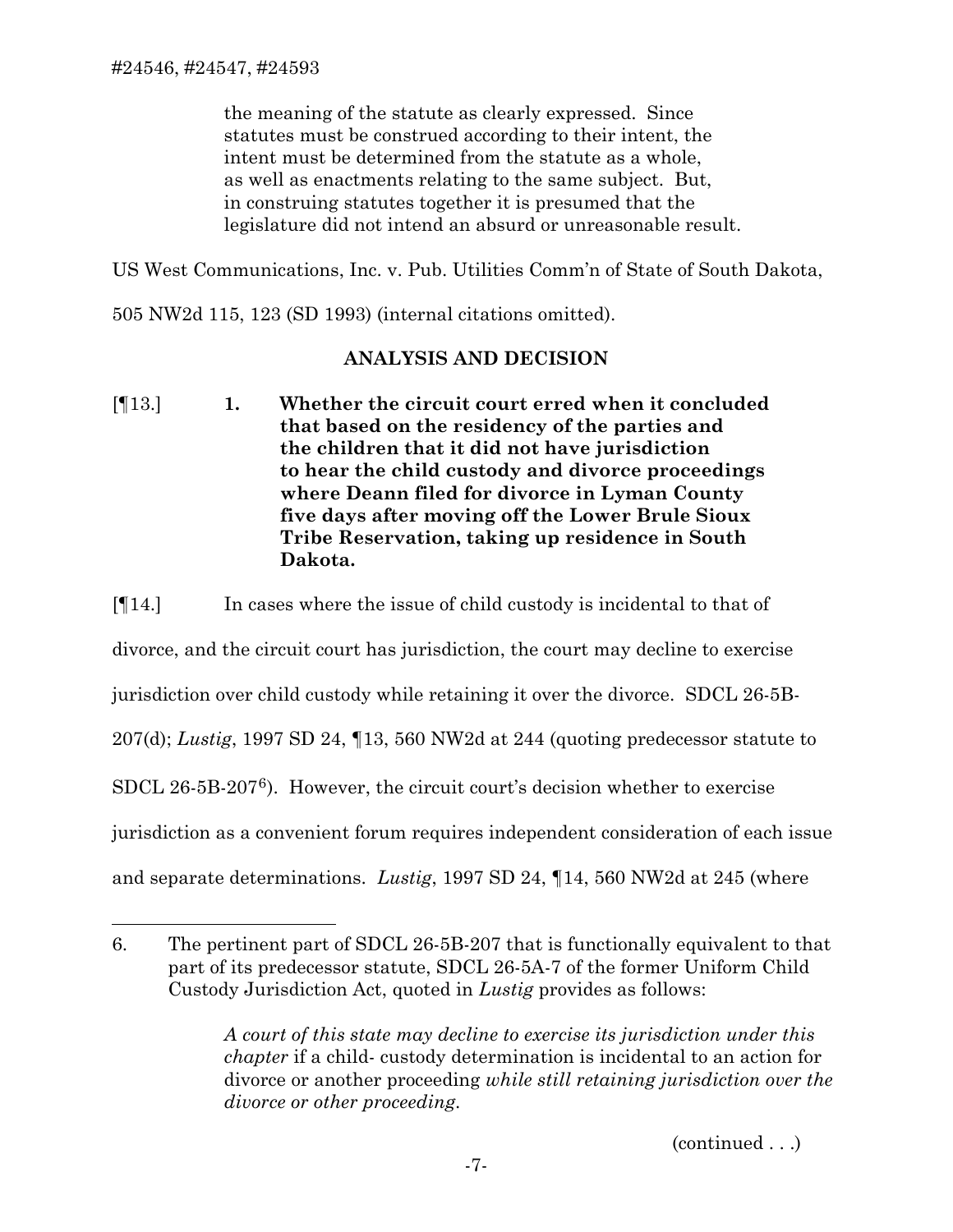the divorce action was properly commenced in South Dakota, holding that the circuit court's determination that it was an inconvenient forum to hear the incidental child custody issue was not a ground for the same determination as to the encompassing divorce action) (citing SDCL 25-4-30; 15-7-2(9)). Divorce jurisdiction is not controlled *per se* by the UCCJEA; in fact a circuit court errs when it dismisses a divorce proceeding based on the jurisdictional requirements of the UCCJEA. *Id*. (clarifying the extent of the jurisdictional scope of the UCCJEA's predecessor, the Uniform Child Custody Jurisdiction Act (UCCJA)) (citations omitted). Therefore, we will address the issues of child custody and divorce separately in reviewing the circuit court's decision to dismiss the February 22, 2007 complaint brought by Deann in Lyman County.

## *The Circuit Court's Dismissal Of The Child Custody Proceeding For Lack Of Jurisdiction Due To The Residency Of The Children*

[¶15.] As a preliminary matter, for the circuit court to act as a forum for a child custody determination, it must establish jurisdiction under SDCL 26-5B-201. This statute provides:

- *(a)* Except as otherwise provided in § 26-5B-204, *a court of this state has jurisdiction to make an initial child-custody determination only if*:
	- (1) This state is the home state of the child on the date of the commencement of the proceeding, or *was the home state of the child within six months before the commencement of the proceeding* and the child is absent from this state but a parent or person acting as a parent continues to live in this state;

(. . . continued)

 $\overline{\phantom{a}}$  , where  $\overline{\phantom{a}}$ 

SDCL 26-5B-207(d) (emphasis added).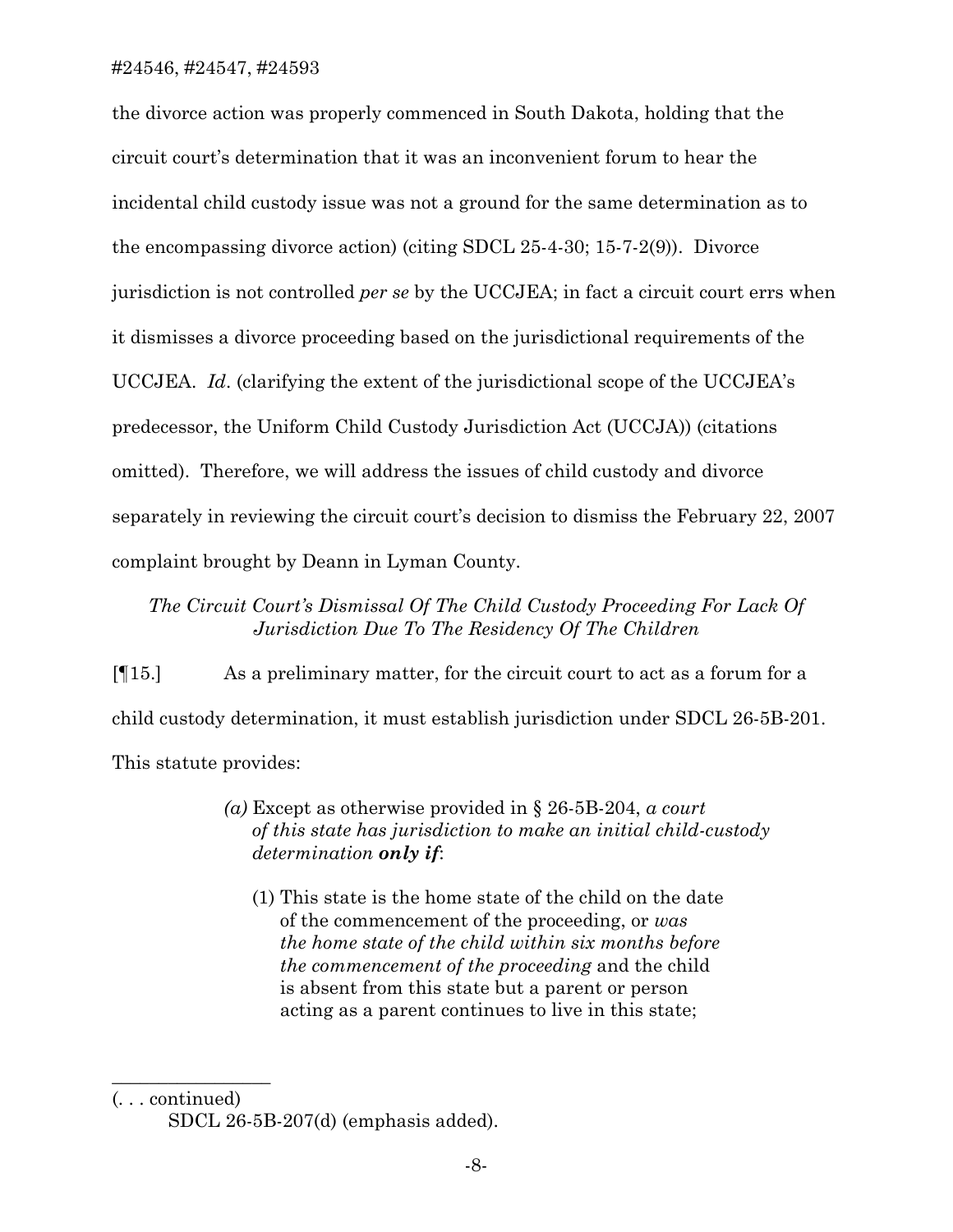- (2) *A court of another state does not have jurisdiction under paragraph (1)*, or a court of the home state of the child has declined to exercise jurisdiction on the ground that this state is the more appropriate forum under § 26-5B-207 or 26-5B-208, and:
	- (A) The child and the child's parents, or the child and at least one parent or a person acting as a parent, have a significant connection with this state other than mere physical presence; and
	- (B) Substantial evidence is available in this state concerning the child's care, protection, training, and personal relationships;
	- (3) All courts having jurisdiction under paragraph (1) or (2) have declined to exercise jurisdiction on the ground that a court of this state is the more appropriate forum to determine the custody of the child under § 26-5B-207 or 26-5B-208; or
	- (4) No court of any other state would have jurisdiction under the criteria specified in paragraph (1), (2), or (3).
- (b) *Subsection (a) is the exclusive jurisdictional basis for making a child-custody determination by a court of this state.*
- (c) Physical presence of, or personal jurisdiction over, a party or a child is not necessary or sufficient to make a child custody determination.

SDCL 26-5B-201 (emphasis added).

[¶16.] "A court of this state shall treat a tribe as if it were a state of the

United States for the purpose of applying [the general provisions and enforcement

sections of the UCCJEA]." SDCL 26-5B-104(b).

[¶17.] While we would normally expect the circuit court to enter findings of fact contemporaneous with an order adjudging it to have no jurisdiction to hear child custody proceedings, in this case there is no dispute as to the material facts.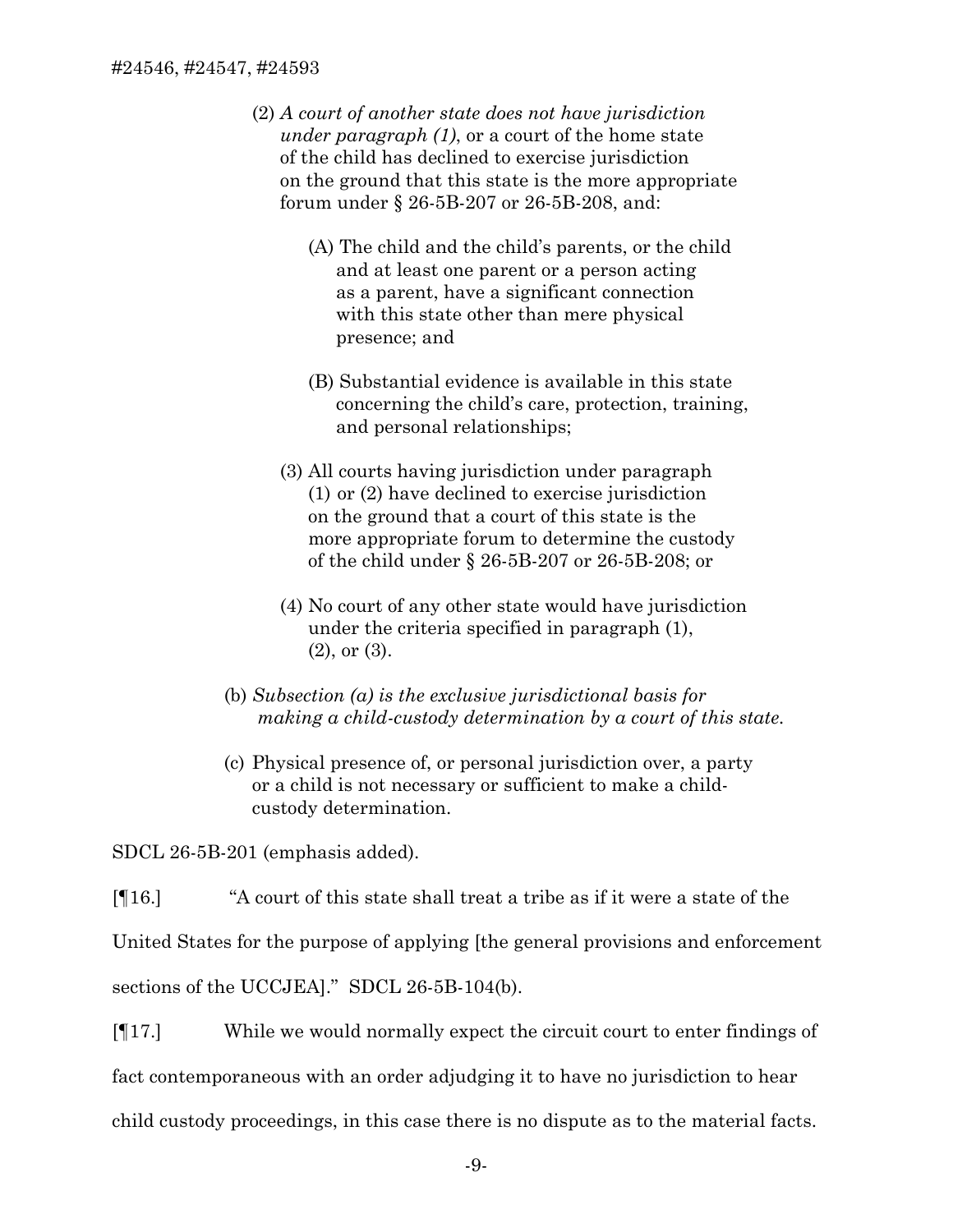Jay is an enrolled member of the LBST. The mutual children of Deann and Jay are either enrolled or eligible for enrollment in the LBST. The children resided within the exterior boundaries of the LBST for all but the last five days of the six month period preceding Deann's February 27, 2007, Lyman County divorce complaint. Consequently, we find no error in the circuit court's order dismissing the child custody proceeding for lack of jurisdiction due to the residency of the children.

# *The Circuit Court's Dismissal Of The Divorce Proceeding For Lack Of Jurisdiction Due To The Residency Of The Parties*

[¶18.] Circuit courts may not refuse to hear divorce proceedings *properly commenced first* in South Dakota, in favor of another state's jurisdiction. *Lustig*, 1997 SD 24, ¶14, 560 NW2d at 245 (citing SDCL 25-4-30; SDCL 15-7-2(9)[7](#page-10-0)). Circuit court's have subject matter jurisdiction over all divorce actions. Parsley v. Parsley, 2007 SD 58, ¶17, 734 NW2d 813, 818 (citing SDCL 16-6-9(4)). For the circuit court to exercise personal jurisdiction over the parties in a divorce action, the plaintiff must be a resident of this state at the time the divorce action is commenced. *Id*. (citing SDCL 25-4-30[8](#page-10-1)). *See also* Wells v. Wells, 451 NW2d 402, 404 (SD 1990) ("A

 $\overline{a}$ 

(continued . . .)

<span id="page-10-0"></span><sup>7.</sup> SDCL 15-7-2 provides in pertinent part:

Any person is subject to the jurisdiction of the courts of this state as to any cause of action arising from the doing personally, through any employee, through an agent or through a subsidiary, of any of the following acts: . . .

<sup>(9)</sup> With respect to any action for divorce, separate maintenance, or spousal support the maintenance in this state of a matrimonial domicile at the time the claim arose or the commission in this state of an act giving rise to the claim, subject to the provisions of  $\S 25-4-30; \ldots$ .

<span id="page-10-1"></span><sup>8.</sup> SDCL 25-4-30 provides: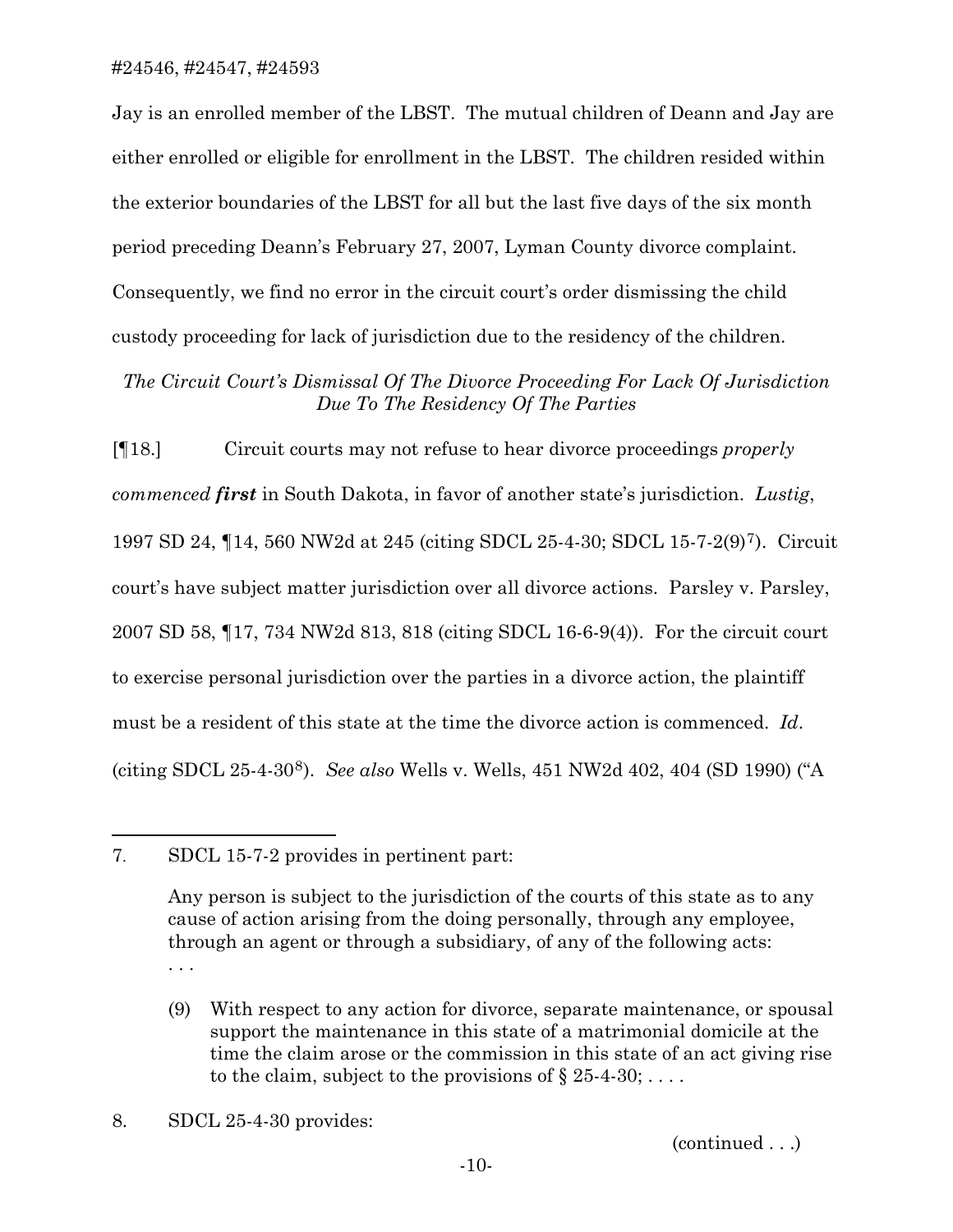state where only one spouse is domiciled has this power because domicile creates a relationship with a state, and '[e]ach state as a sovereign has a rightful and legitimate concern in the marital status of persons domiciled within its borders'") (citing Williams v. State of North Carolina*,* 317 US 287, 298, 63 SCt 207, 213, 87 LEd 279 (1942)). "[T]he residence must be an actual residence as distinguished from a temporary abiding place, and, further than this, it must not be a residence solely for the purpose of procuring a divorce[.]" *Parsley*, 2007 SD 58, ¶17, 734 NW2d at 818 (citation omitted).

[¶19.] Our opinion in *Wells* is instructive on the divorce issue. In that case, both spouses were enrolled members of the Crow Creek Sioux Tribe and resided on the Crow Creek Sioux Tribe Reservation. *Id*. at 402. The wife left the reservation in April 1987 and settled in Rapid City, South Dakota the following July. The husband immediately filed for divorce in tribal court, but could not effect valid service of process pursuant to SDCL 1-1-25. *Id*. at 402, 403. In August 1987, the wife commenced divorce proceedings in circuit court, which was later dismissed because wife was unable to effect valid service of process pursuant to tribal law. *Id*. at 403. Accepting his method of service of process, the tribal court granted the husband a default judgment in November 1987. In March 1988, the wife

 $\overline{\phantom{a}}$  , where  $\overline{\phantom{a}}$ 

<sup>(. . .</sup> continued)

The plaintiff in an action for divorce or separate maintenance must, at the time the action is commenced, be a resident of this state, or be stationed in this state while a member of the armed services, and in order that each party be entitled to the entry of a decree or judgment of divorce or separate maintenance, that residence or military presence must be maintained until the decree is entered.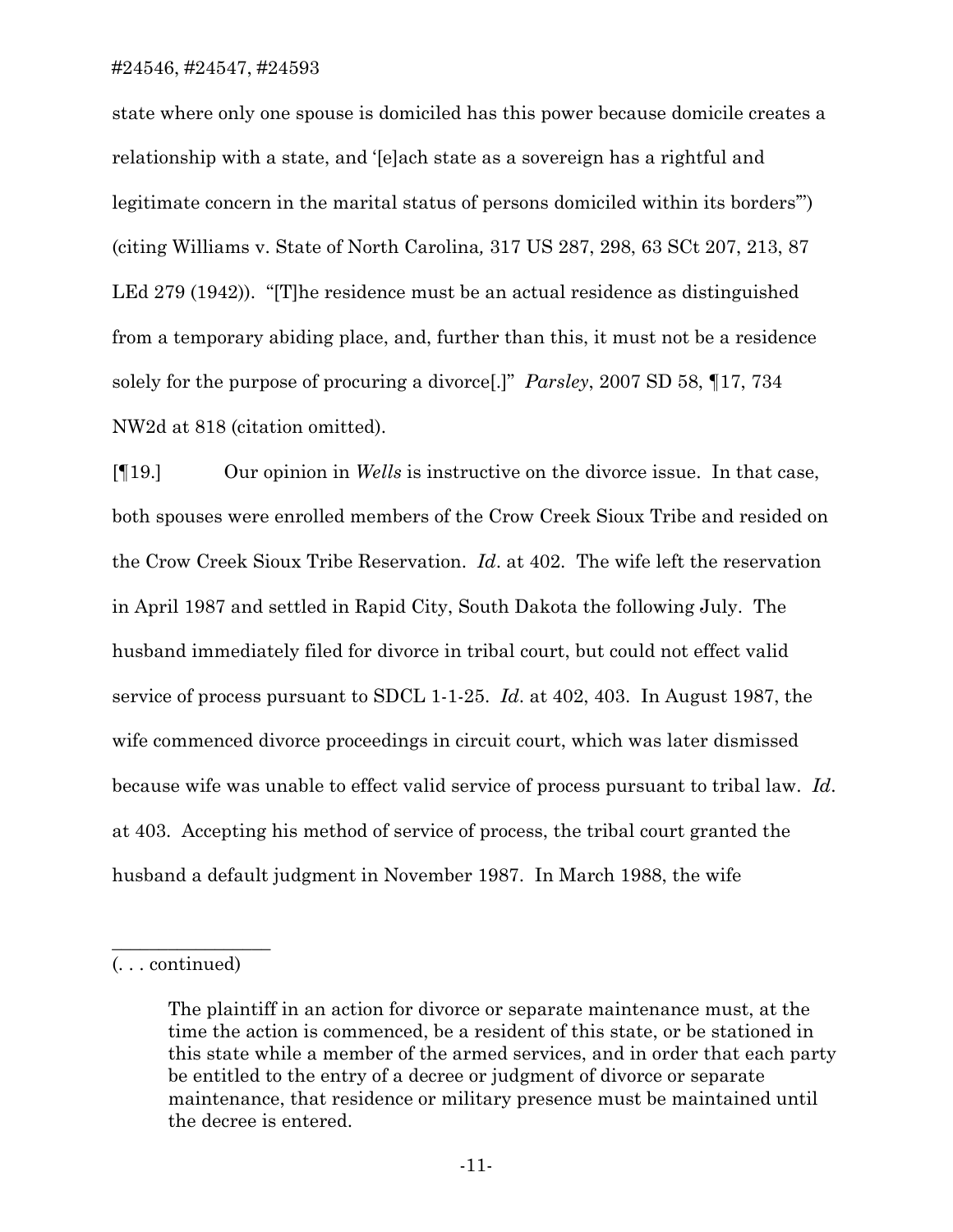commenced new divorce proceedings in circuit court and obtained valid service of process. The husband appeared specially; contesting jurisdiction on grounds that there was no longer a case in controversy subsequent to the tribal divorce judgment and that South Dakota had no subject matter jurisdiction. The circuit court rejected the husband's jurisdictional claims. The court concluded that it had concurrent subject matter jurisdiction and it refused to recognize the tribal court divorce because of the husband's failure to comply with personal service requirements of SDCL 1-1-25.

[¶20.] On appeal the husband argued that South Dakota's jurisdictional claim was an infringement on tribal sovereignty. *Id*. at 404-05. In rejecting his argument we considered the test set out by the United States Supreme Court in *Williams v. Lee,* 358 US 217, 79 SCt 269, 3 LEd2d 251 (1959) (*Lee* Infringement Test). We observed that the *Lee* Infringement Test was derived from facts that encompassed a single transaction involving an Indian, which occurred on a reservation and that the purpose for the Test is to protect tribal sovereignty in the realm of disputes involving Indians that take place *entirely* on a reservation, i.e. "[r]eservation affairs." *Id*. at 405 (quoting *Lee*, 358 US at 223, 79 SCt at 272, 3 LE2d 251).

[¶21.] Comparing the purpose of the *Lee* Infringement Test with the facts in *Wells* we concluded that once the wife left the reservation and took up residence in Rapid City, the state acquired an interest in the matter. Therefore, the divorce could not be characterized as exclusively a *reservation affair*. We held that "without

-12-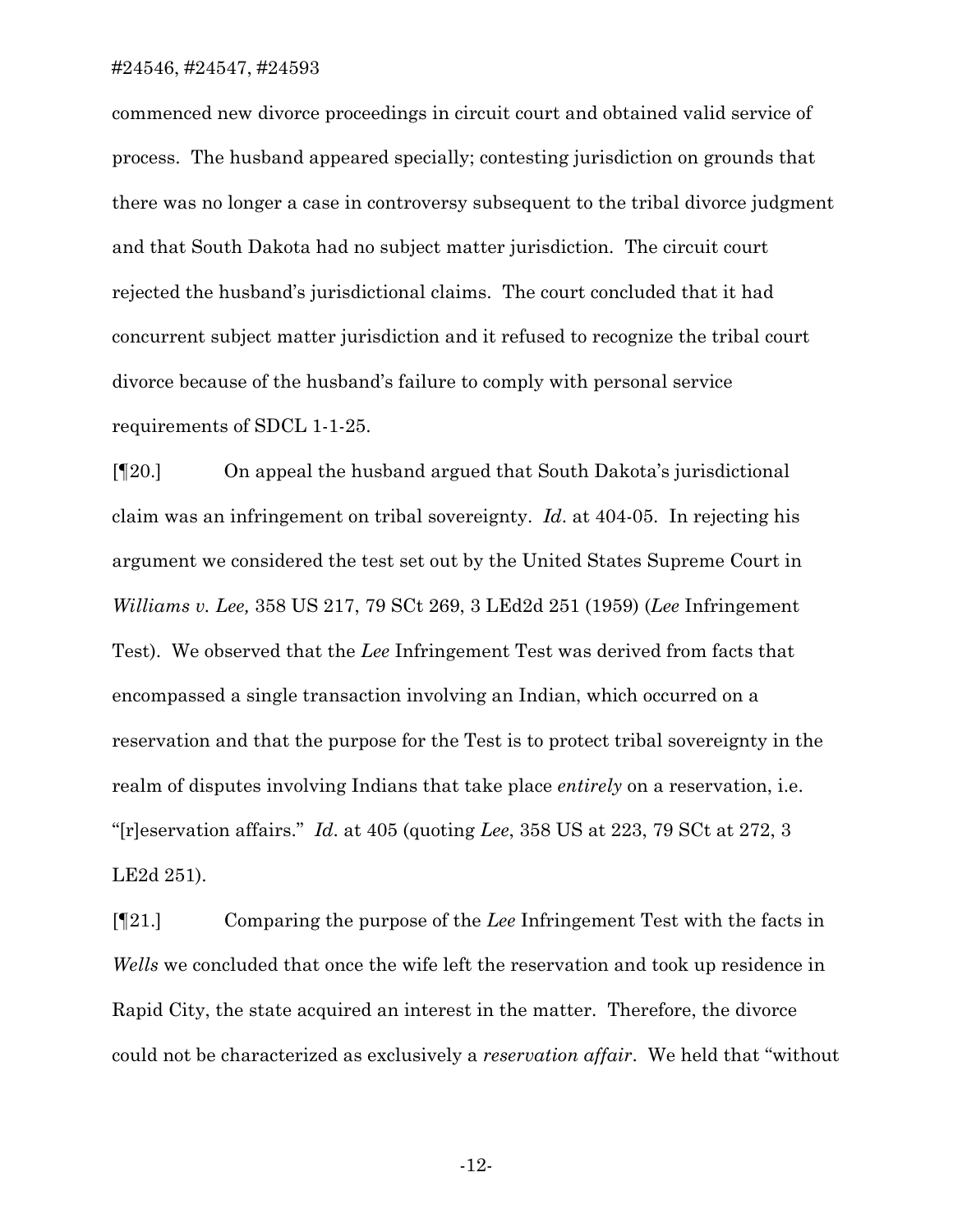a proper tribal court divorce, the state court is merely exercising its own concurrent jurisdiction over the marriage of one of its domiciliaries." *Id*.

[¶22.] We now contrast the facts of *Wells* with those of the instant case. Deann is a non-Indian. Notwithstanding the fact that she left the Reservation five days before filing for divorce in Lyman County, as a non-Indian living within the State of South Dakota, she was at all times relevant, a resident of this state. Unlike *Wells*, where the parties both were enrolled members of a tribe and the State did not acquire jurisdiction over the dissolution until one of them left the reservation, here Deann was a resident of South Dakota and the State *at all times* had both subject matter and personal jurisdiction over the dissolution of her marriage to Jay. *See id*. at 406 n\* (citing Byzewski v. Byzewski, 429 NW2d 394 (ND 1988) (holding in a case where non-Indian husband and Indian wife resided on an Indian reservation that state court had subject matter jurisdiction over the marital dissolution)).

[¶23.] As there were concurrent divorce proceedings pending in the circuit and tribal courts, what then becomes determinative to the situs of the adjudication is the procedural history. Deann filed for divorce in Lyman County on February 27, 2007. Jay received valid service of process on the same day. Jay filed for divorce in tribal court on February 28, 2007. Deann received valid service of process on the same day. Since Deann's complaint filed in Lyman County was first and it was properly commenced, the circuit court may not refuse to hear the divorce proceeding. *See Lustig*, 1997 SD 24, ¶14, 560 NW2d at 245 (citing SDCL 25-4-30;

-13-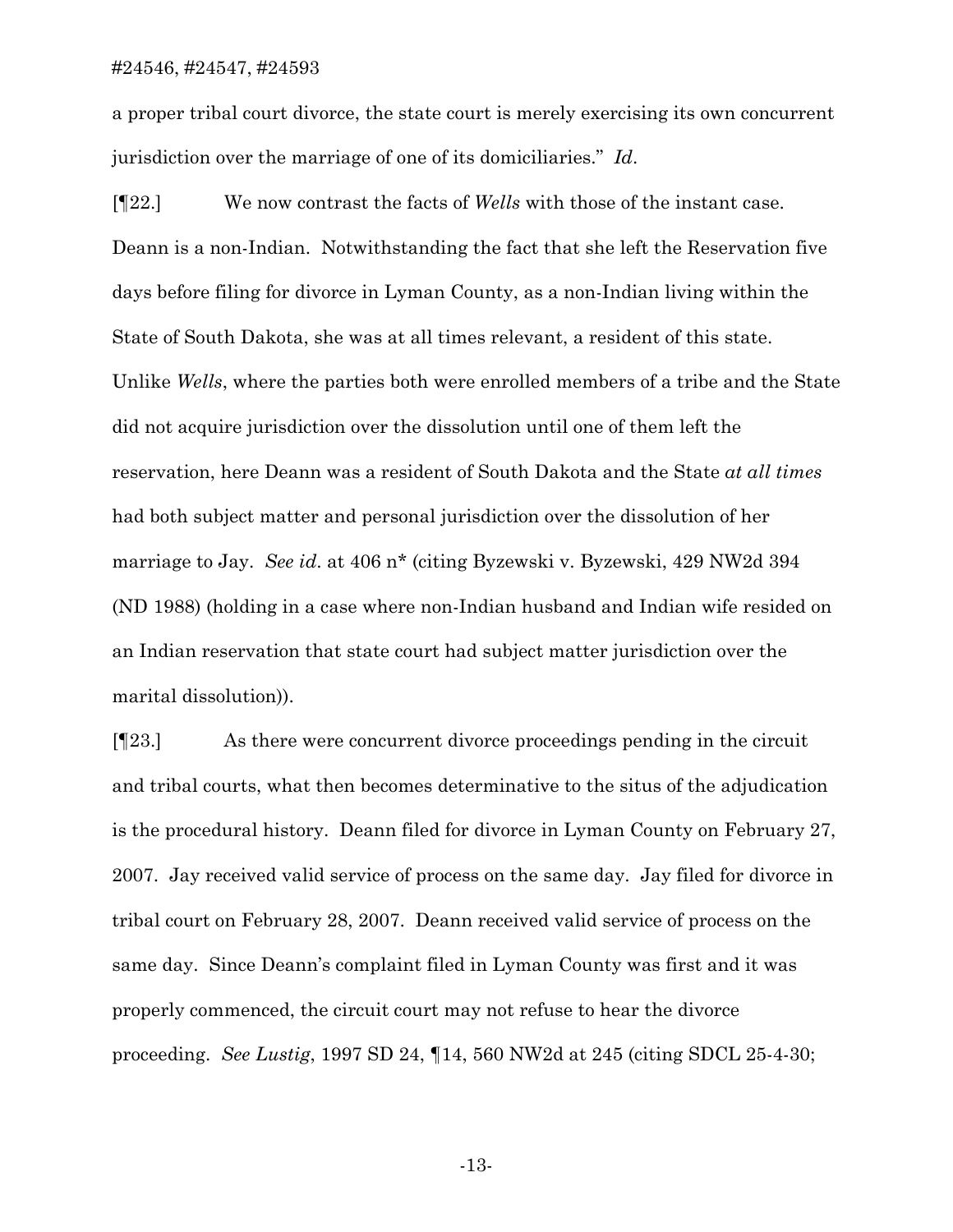15-7-2(9)). Consequently, we conclude the circuit court erred when it concluded it had no jurisdiction and dismissed the divorce proceedings.

[¶24.] **2. Whether under SDCL 26-5B-204(a), the circuit court is required to exercise temporary emergency jurisdiction as to child custody when a** *prima facie* **case has been made that children or a parent have been subjected to abuse or mistreatment.**

[¶25.] The affidavit filed by Deann in support of her petition for a domestic abuse protection order, refiled in Lyman County, included allegations that on multiple occasions Jay physically abused or endangered her and the children. Deann argues that her allegations stated a *prima facie* case of mistreatment and abuse that required the circuit court to exercise temporary emergency jurisdiction over the child custody proceedings pursuant to SDCL 26-5B-204(a).

[¶26.] SDCL 26-5B-204(a) is an additional basis under which the circuit court has jurisdiction over child custody beyond that established by the residency of the children and the parties under SDCL 26-5B-201. *See supra* ¶15 (reciting SDCL 26- 5B-201). SDCL 26-5B-204(a) provides:

> A court of this state has temporary emergency jurisdiction if the child is present in this state and the child has been abandoned or it is necessary in an emergency to protect the child because the child, or a sibling or parent of the child, is subjected to or threatened with mistreatment or abuse.

[¶27.] When the circuit court is found to have jurisdiction over child custody, as a matter of discretion, it may yield jurisdiction to another, more appropriate forum pursuant to SDCL 26-5B-207(a). In its order dismissing Deann's divorce complaint, the circuit court referenced this statute when it stated that it "declines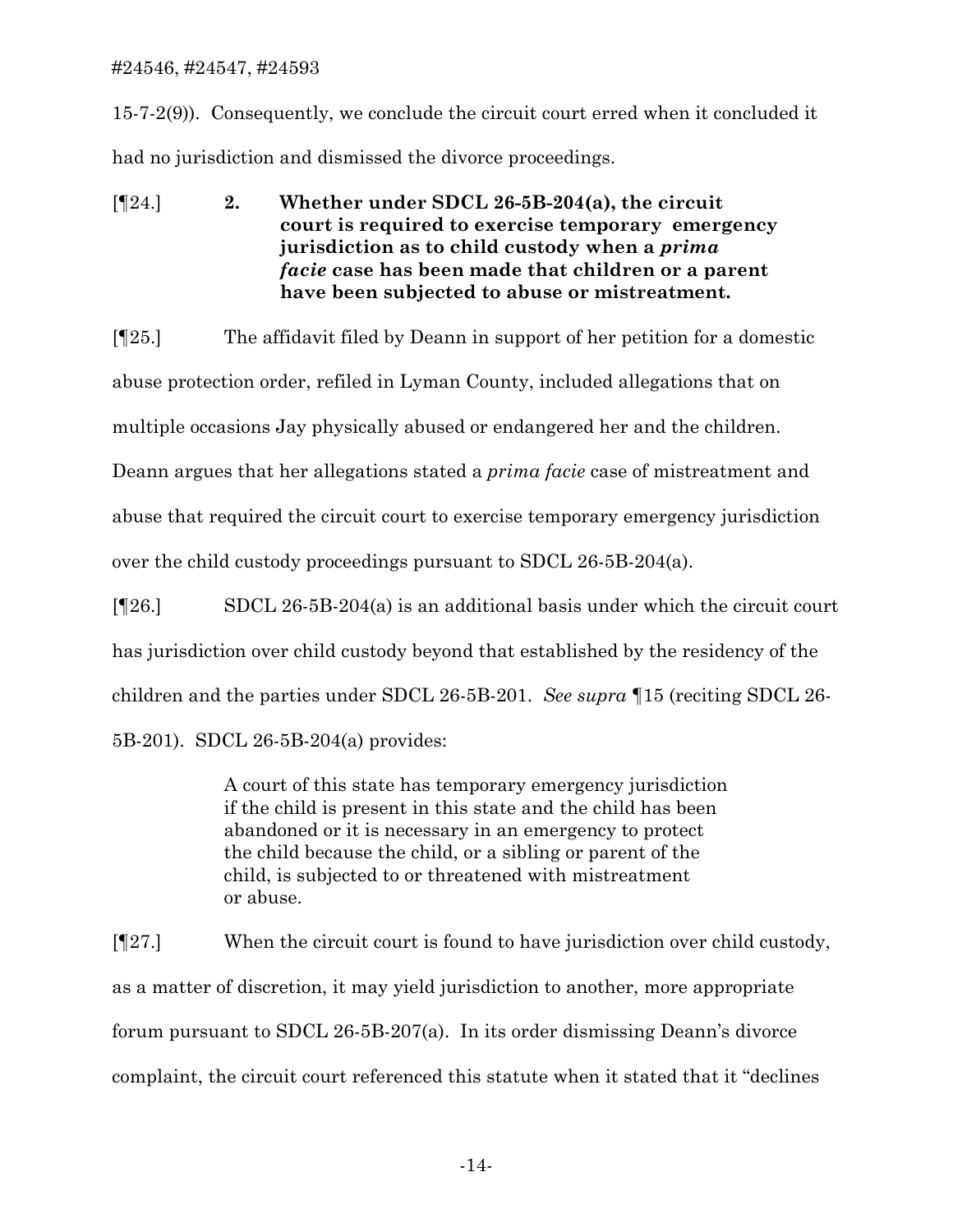jurisdiction because South Dakota is an inconvenient forum . . . ." SDCL 26-5B-207(a) provides:

> A court of this state which has jurisdiction under this chapter to make a child-custody determination *may decline to exercise its jurisdiction at any time if it determines that it is an inconvenient forum under the circumstances and that a court of another state is a more appropriate forum*. The issue of inconvenient forum may be raised upon motion of a party, the court's own motion, or request of another court.

(Emphasis added).

[¶28.] In the absence of ambiguity, there is no need for statutory construction. *US West Communications, Inc.*, 505 NW2d at 123 (citation omitted). Jurisdiction pursuant to SDCL 26-5B-204(a) may be declined in favor of a more appropriate forum under SDCL 26-5B-207(a). *See Lustig*, 1997 SD 24, ¶14, 560 NW2d at 245 (opining that "[l]aws must be read in consonance with the entire statutory scheme") (citing DeSmet Ins. Co. v. Gibson, 1996 SD 102, ¶8, 552 NW2d 98, 101). Thus, the circuit court did not violate SDCL 26-5B-204(a) when it declined to exercise temporary emergency jurisdiction over the child custody matter because under SDCL 26-5B-207(a) it had authority to conclude it was an inconvenient forum as compared to the Lower Brule Sioux Tribal Court.

[¶29.] **3. Whether the circuit court abused its discretion when, without entering findings of fact and conclusions of law, it declined jurisdiction after Deann alleged abuse and mistreatment as a basis for temporary emergency jurisdiction, pursuant to SDCL 26-5B-207(b).**

[¶30.] In lieu of a provision requiring the circuit court to exercise temporary emergency jurisdiction pursuant to SDCL 26-5B-204(a), Deann argues that her

-15-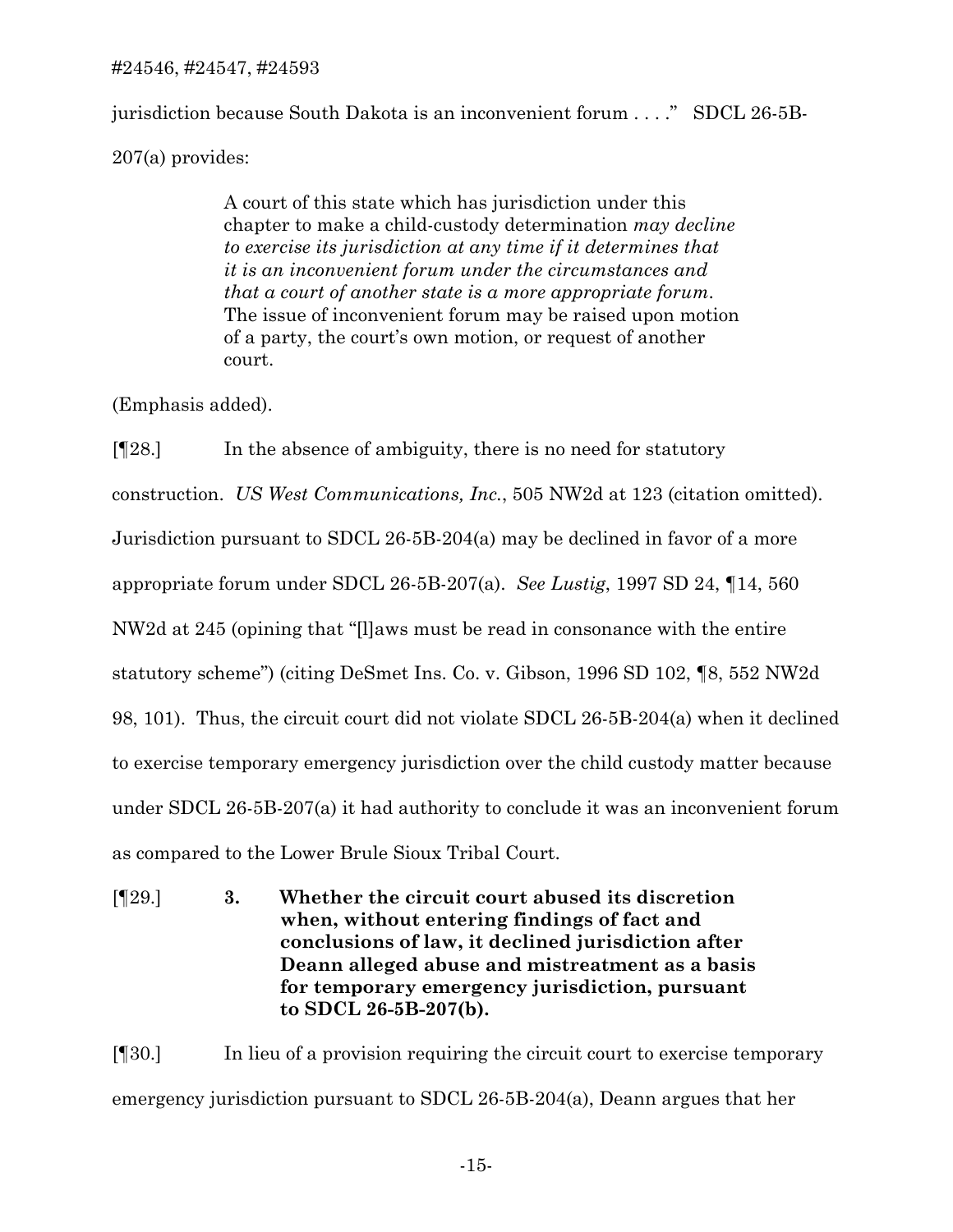affidavit in support of her petition for a domestic abuse protection order constituted a *prima facie* case of mistreatment and abuse, thus requiring the circuit court to conduct an evidentiary hearing into her claims and enter findings of fact and conclusions of law before yielding jurisdiction to the tribal court pursuant to SDCL 26-5B-207(a). Deann avers that 26-5B-207(b) supports her position that findings were required. That subsection provides in part:

> Before determining whether it is an inconvenient forum, a court of this state *shall consider* whether it is appropriate for a court of another state to exercise jurisdiction. For this purpose, the court shall allow the parties to submit information and shall consider all relevant factors, including:

*(1) Whether domestic violence has occurred and is likely to continue in the future* and which state could best protect the parties and the child; . . . .

SDCL 26-5B-207(b) (emphasis added).

[¶31.] "The [UCCJEA] was designed to produce jurisdictional certitude for the sake of children. Deferring a child custody dispute to another forum can 'assure that the best interests of the child . . . are not subordinated to the parents' interest in obtaining the best terms of the divorce.'" *Lustig*, 1997 SD 24, ¶14, 560 NW2d at 245 (citation omitted). Although, declining jurisdiction pursuant to the inconvenient forum provision is discretionary and "[t]he dominant purpose of the . . . provision is to encourage restraint in the exercise of jurisdiction" *id*. ¶7 (citation omitted), the deference we extend to the circuit court in reviewing its use of this discretion imposes a solemn responsibility. *Fuerstenberg*, 1999 SD 35, ¶23, 591 NW2d 798, 807 (where the circuit court failed to enter findings on material disputed facts, reversing the court's decision to modify custody and remanding for a more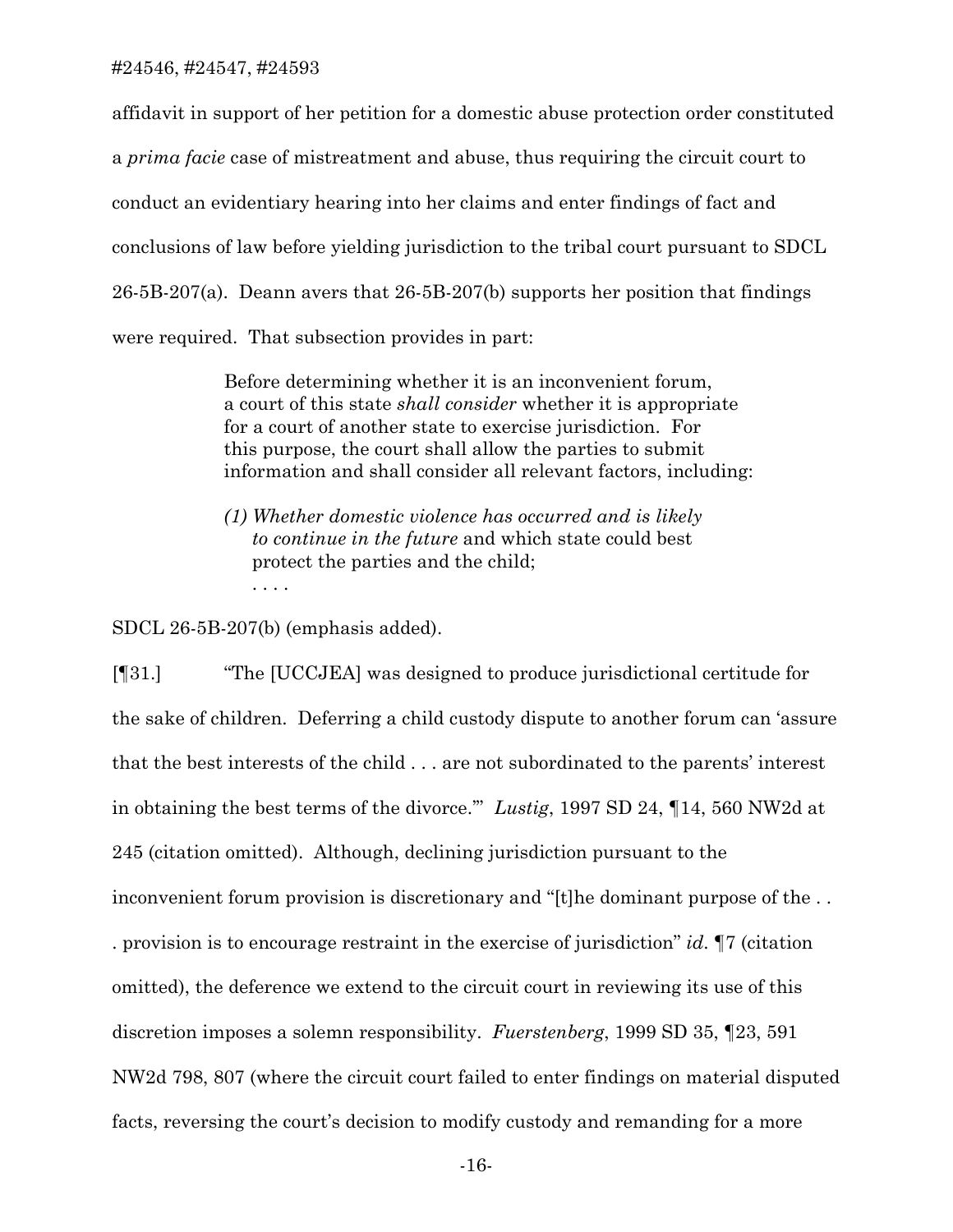systematic consideration of the traditional factors relevant to the best interests of the child) (citing Michelson v. United States, 335 US 469, 480, 69 SCt 213, 221, 93 LEd 168 (1948)). *Compare Regalado*, 2004 SD 87, ¶¶6-10, 684 NW2d at 70-71 (affirming the circuit court's decision to decline jurisdiction as an inconvenient forum on reliance of its findings of fact that appeared on review "to be supported by the record and all reasonable inferences drawn therefrom").

[¶32.] In this case, Deann alleged serious incidents of physical abuse and child endangerment in her affidavit in support of her petition for domestic abuse protection. Deann alleged that Jay physically abused her and that he abused alcohol to the extent that he endangered the children. Deann stated that while under the influence Jay would drive with the children and that on one occasion he enlisted an 11-year-old child to drive him and their two children home from Lower Brule, South Dakota. Deann also alleged that on yet another occasion, Jay disciplined their oldest child by shooting her with a BB gun.

[¶33.] As we observe, SDCL 26-5B-207(b) provides that the circuit court "shall consider" factors including "[w]hether domestic violence has occurred and is likely to continue in the future[.]" We conclude the Legislature, when it enacted this section of the UCCJEA, intended the circuit court to enter the findings of fact and conclusions of law that we relied upon during appellate review under the predecessor UCCJA, before yielding jurisdiction over child custody to another forum. Accordingly, on this issue, we remand to the circuit court for findings of fact and conclusions of law and evidentiary proceedings satisfactory for the entry thereof.

-17-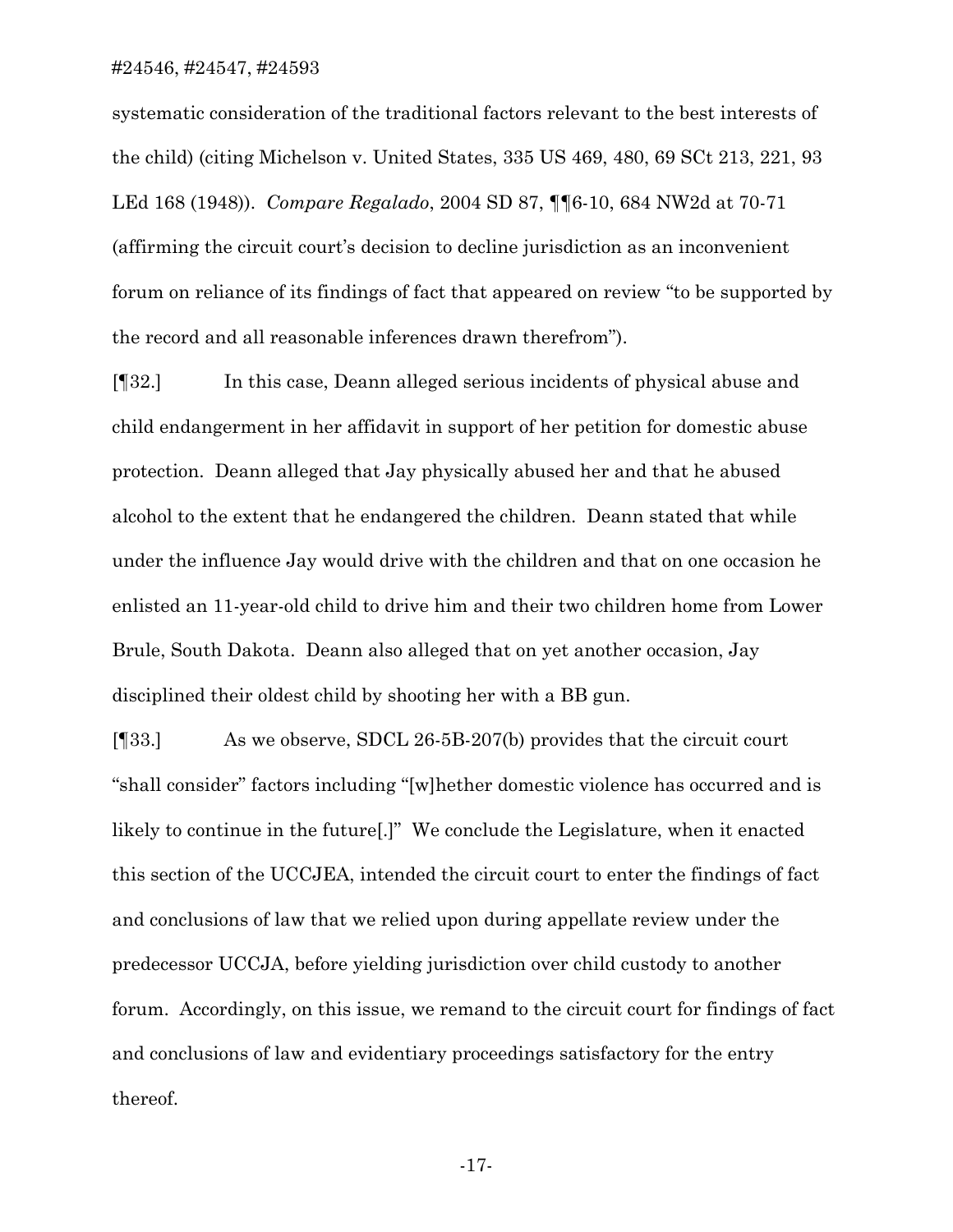$\overline{a}$ 

[¶34.] **4. Whether the circuit court abused its discretion when, without entering findings of fact and conclusions of law, it dismissed its temporary protection order.**

[¶35.] Deann also argues that the circuit court was required to enter findings

of fact and conclusions of law before dismissing its temporary protection order.

However, she fails to cite any authority to support her position. Therefore, this

issue is waived on appeal. *See* State v. Pellegrino*,* 1998 SD 39, ¶22, 577 NW2d 590,

599 (failure to cite supporting authority on appeal is a violation of SDCL 15-26A-

60(6)[9](#page-18-0) and the issue is thereby waived) (citing State v. Knoche*,* 515 NW2d 834, 840

(SD 1994); State v. Dixon*,* 419 NW2d 699, 701 (SD 1988)).

[¶36.] **5. Whether the circuit court abused its discretion when, without entering findings of fact and conclusions of law, it recognized the May 11, 2007 tribal court protection order and order for interim relief.** 

[¶37.] Deann avers that pursuant to SDCL 1-1-25, the tribal court's May 11,

2007 amended protection order and amended order for interim relief are not

entitled to recognition in South Dakota. SDCL 1-1-25 provides:

 No order or judgment of a tribal court in the State of South Dakota may be recognized as a matter of comity in the state courts of South Dakota, except under the following terms and conditions:

(1) *Before a state court may consider recognizing a tribal court order or judgment the party seeking recognition* 

<span id="page-18-0"></span><sup>9.</sup> SDCL 15-26A-60(6) mandates that the appellant brief shall contain "[a]n argument [and that t]he argument shall contain the contentions of the party with respect to the issues presented, the reasons therefore, and *the citations to the authorities relied on*." (Emphasis added).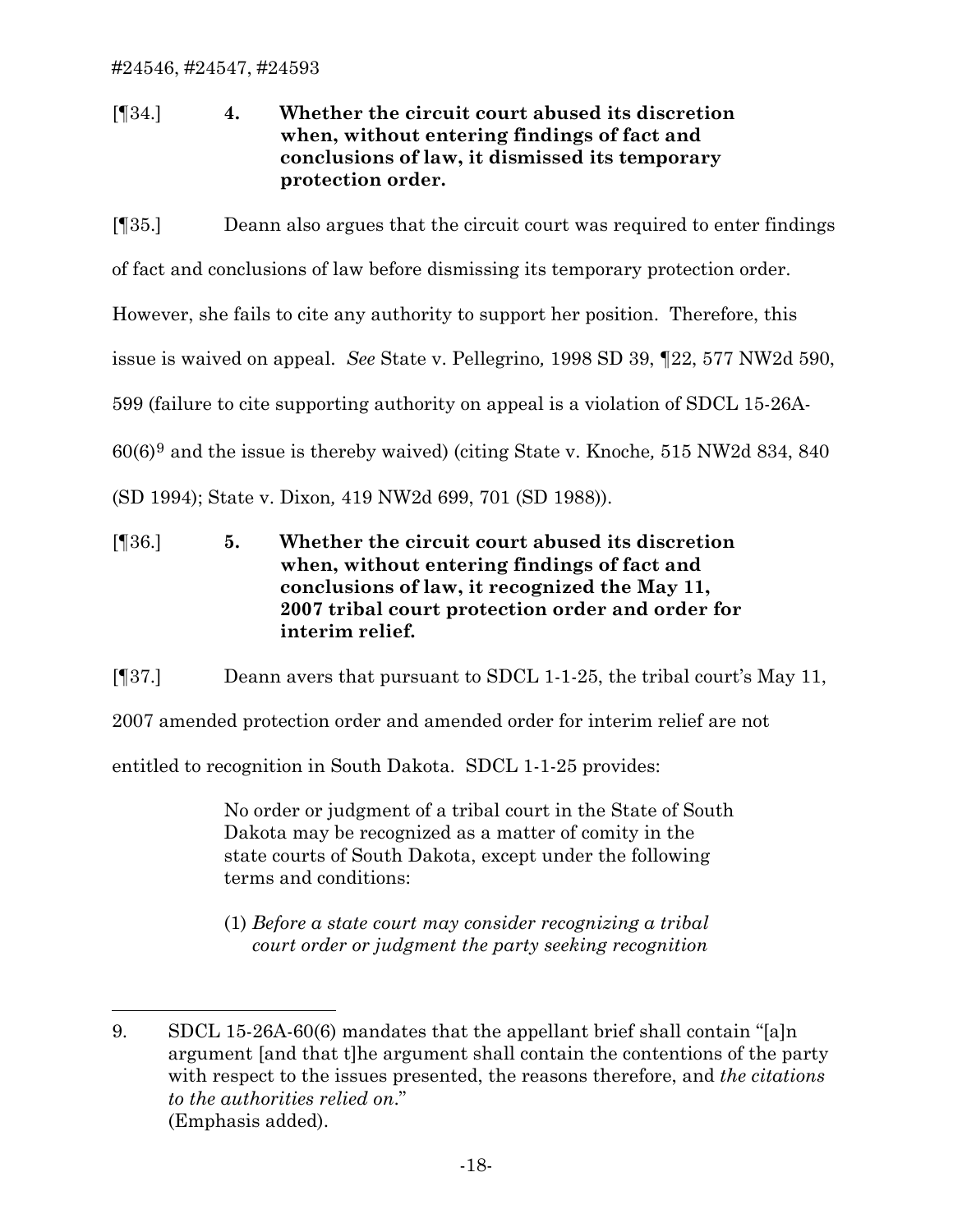*shall establish by clear and convincing evidence* that:

- (a) The tribal court had jurisdiction over both the subject matter and the parties;
- (b) The order or judgment was not fraudulently obtained;
- (c) *The order or judgment was obtained by a process that assures the requisites of an impartial administration of justice including but not limited to due notice and a hearing*;
- (d) The order or judgment complies with the laws, ordinances and regulations of the jurisdiction from which it was obtained; and
- (e) *The order or judgment does not contravene the public policy of the State of South Dakota.*
- (2) *If a court is satisfied that all of the foregoing conditions exist, the court may recognize the tribal court order or judgment in any of the following circumstances*:
	- (a) *In any child custody or domestic relations case*; or
	- (b) *In any case in which the jurisdiction issuing the order or judgment also grants comity to orders and judgments of the South Dakota courts*; or
	- (c) In other cases if exceptional circumstances warrant it; or
	- (d) Any order required or authorized to be recognized pursuant to 25 USC, § 1911(d) or 25 USC, § 1919.

(Emphasis added).

[¶38.] Deann submits that she did not have an opportunity to be heard or offer evidence before the tribal court entered its amended orders on May 11, 2007. She contends that the amended orders were effectively a child custody determination as to the youngest child since they provided that following the first visitation exchange, that child was to remain with Jay.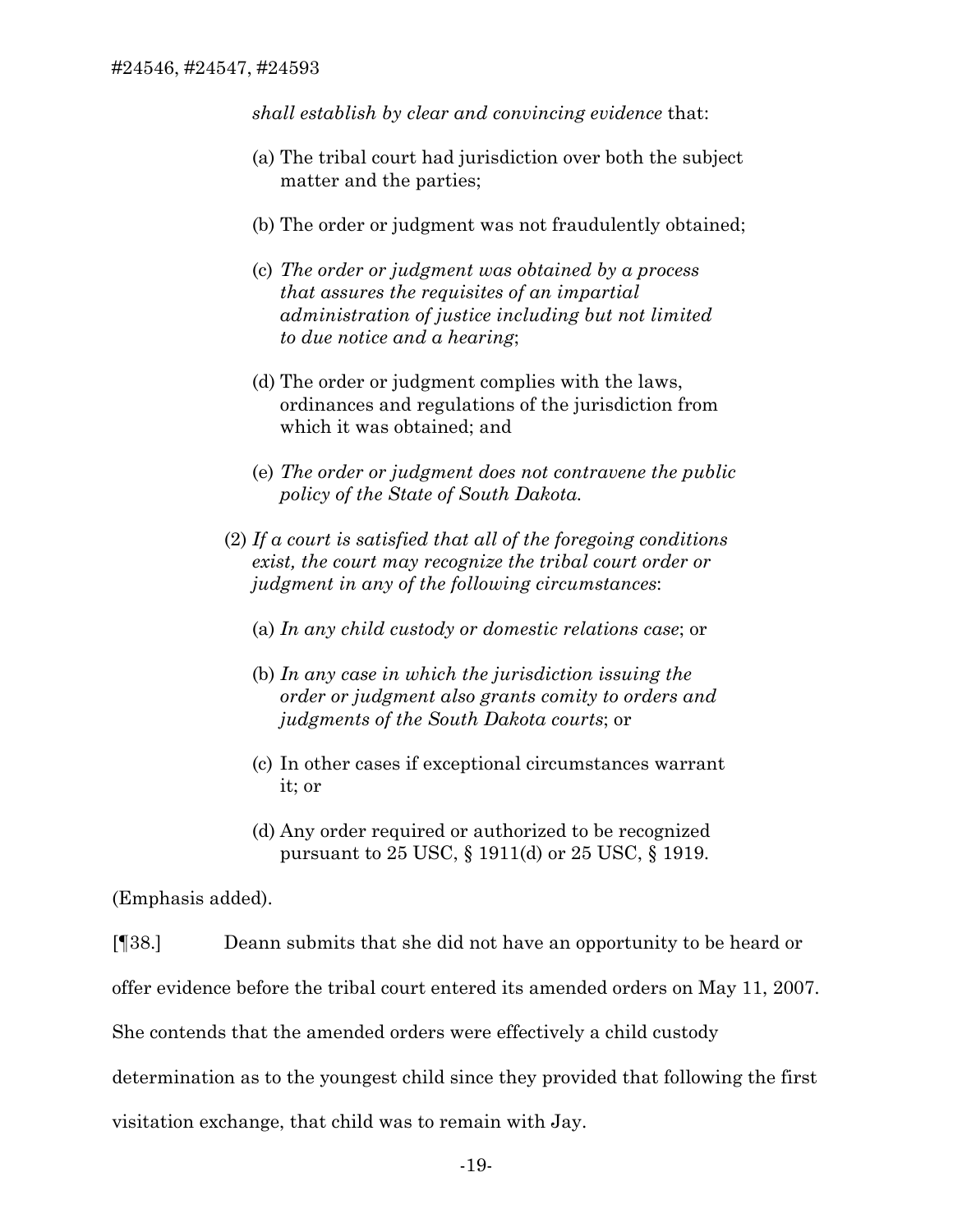$\overline{a}$ 

[¶39.] A circuit court will recognize a tribal court order under the principle of comity.[10](#page-20-0) First Nat'l Bank of Philip v. Temple, 2002 SD 36, ¶16, 642 NW2d 197, 203 (citing *Wells*, 451 NW2d at 403). However, the party seeking recognition must first establish that the tribal court order complies with SDCL 1-1-25. *Id*. (citing Mexican v. Circle Bear, 370 NW2d 737 (SD 1985)). Such recognition will be accorded only if the statutory elements prerequisite to granting comity under SDCL 1-1-25 are established by clear and convincing evidence. Gesinger v. Gesinger, 531 NW2d 17, 19 (SD 1995) (citing One Feather v. O.S.T. Pub. Safety Com'n., 482 NW2d 48, 49 (SD 1992)).

[¶40.] From the record, it appears that the tribal court had scheduled a hearing for May 15, 2007 to consider the status of the protection order and the

'Comity,' in the legal sense, is neither a matter of absolute obligation on the one hand, nor of mere courtesy and good will upon the other. But it is the recognition which one nation allows within its territory to the legislative, executive, or judicial acts of another nation, having due regard both to international duty and convenience, and to the rights of its own citizens or of other persons who are under the protection of its laws.

 Kwongyuen Hangkee Co. v. Starr Fireworks*,* 2001 SD 113, ¶8, 634 NW2d 95, 96 (quoting Hilton v. Guyot*,* 159 US 113, 163-64, 16 SCt 139, 143, 40 LEd 95 (1895)).

<span id="page-20-0"></span><sup>10.</sup> We have observed that the United States Supreme Court recognizes comity as:

The extent to which the law of one nation, as put in force within its territory, whether by executive order, by legislative act, or by judicial decree, shall be allowed to operate within the dominion of another nation, depends upon what our greatest jurists have been content to call 'the comity of nations.' Although the phrase has been often criticized, no satisfactory substitute has been suggested.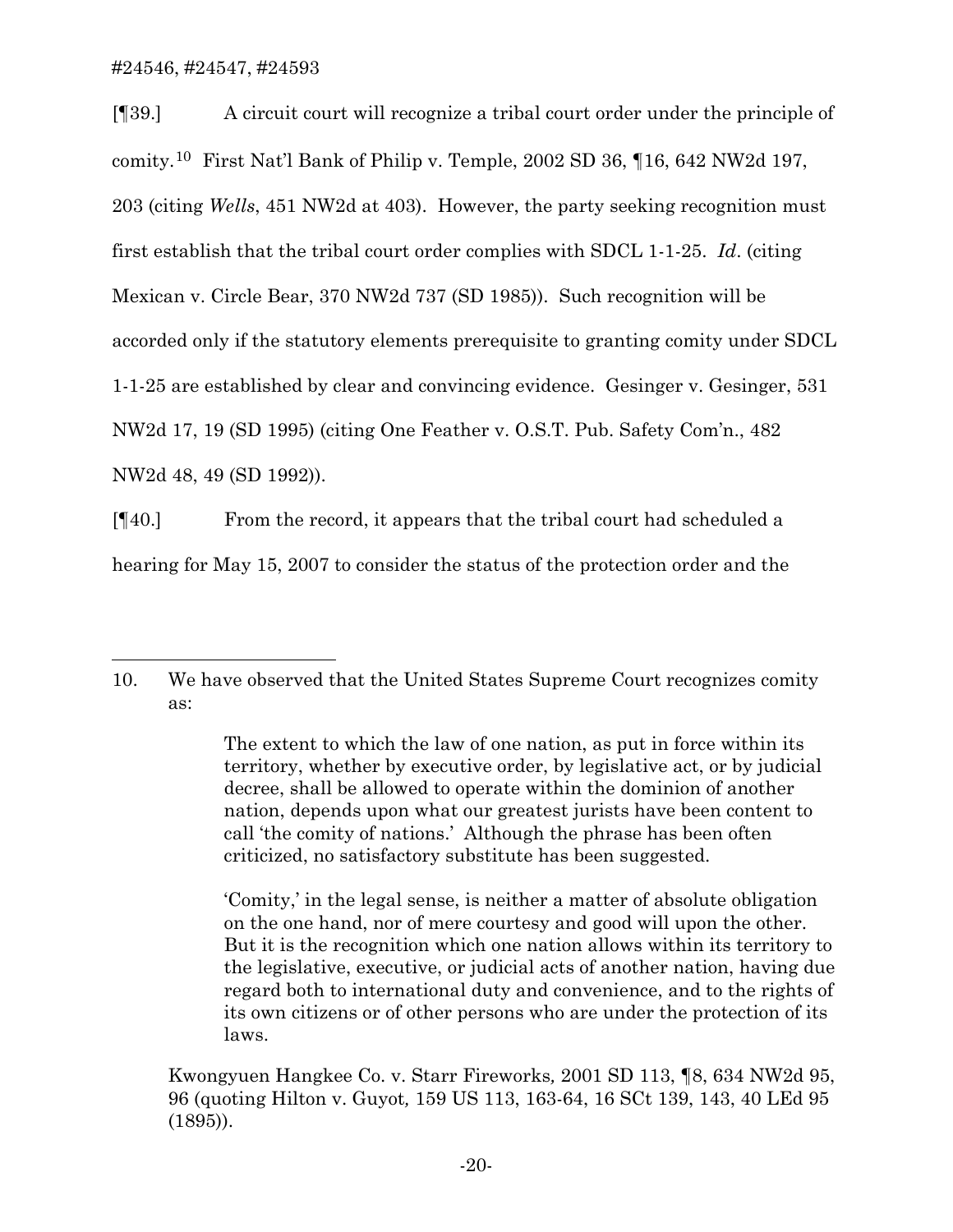order for interim relief issued on May 2, 2007. The record reveals that legal counsel for Deann and Jay exchanged several e-mails wherein Deann's legal counsel attempted to arrange a continuance of the May 15 hearing. The record is unclear as to whether the tribal court conducted a hearing on May 15, and there is no transcript in the record of any other hearing addressing the status of the orders after May 2, 2007. *See In re* J.D.M.C., 2007 SD 97, ¶40, 739 NW2d 796, 808-09 (where the circuit court's findings of fact failed to address a material issue at the trial in which an Indian tribe was seeking recognition of a tribal court order, holding that when the tribal court issued a memorandum opinion, but the record included no transcript of its proceedings, there was no way to determine on appeal whether the matter before the tribal court had been "fully and fairly litigated"). However, Jay's petition for recognition reveals that on May 11, 2007, his legal counsel had a conference with the tribal court in which legal counsel informed the tribal court that Deann had not complied with the original visitation schedule. According to the petition, the tribal court then signed the orders as amended and they were entered on May 11, 2007.

[¶41.] The language of SDCL 1-1-25(1) unambiguously sets out that among other conditions for recognition of a tribal court order, the party seeking recognition must establish by "clear and convincing evidence" that "[t]he order or judgment was obtained by a process that assures the requisites of an impartial administration of justice[.]" In this case, the complete record of the tribal court proceeding is lacking. Moreover, Deann alleges that in contravention of South Dakota public policy she was not accorded due process by the tribal court and that Jay's petition for

-21-